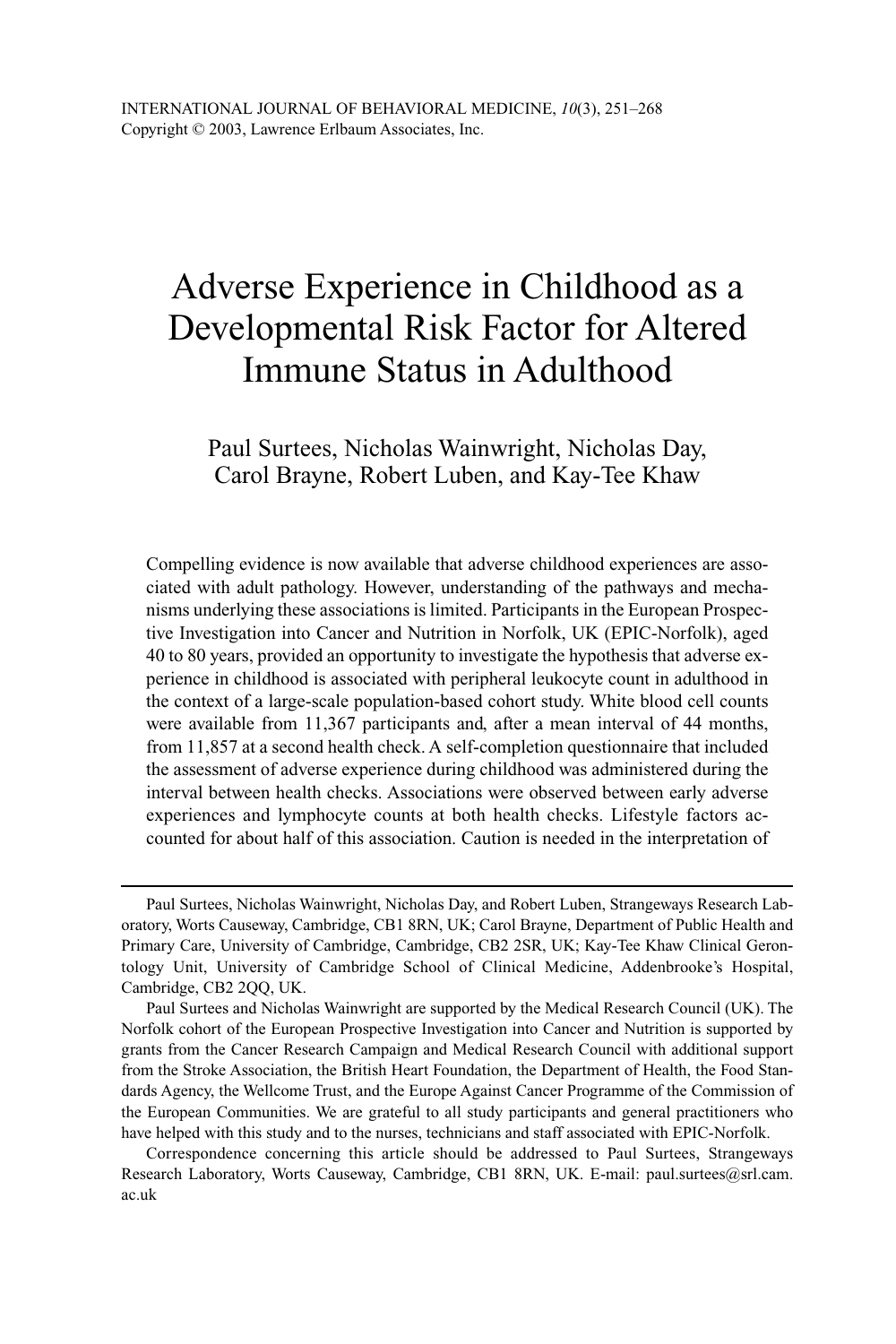## 252 SURTEES ET AL.

these findings that require replication but they may be seen to aid understanding of the mechanisms through which early environmental exposures act.

#### *Key words: abuse, adversity, childhood, cohort studies, immunity, leukocytes*

Compelling evidence, gained through clinical and epidemiological studies, has accumulated over the past 20 years for an association between exposure to adverse experience during childhood and an increased likelihood of health impairment in adulthood. Psychopathological outcomes that include alcohol and drug dependence, anxiety, bulimia nervosa, depression, panic and posttraumatic stress disorder, substance abuse, and suicidal behaviors have been most commonly studied (Bifulco, Brown, Moran, Ball, & Campbell, 1998; Bifulco & Moran, 1998; Dinwiddie et al., 2000; Dube et al. 2001; Hope, Power, & Rodgers, 1998; Kendler et al., 1996, 2000; Kendler, Neale, Kessler, Heath, & Eaves, 1992; MacMillan et al., 2001; Molnar, Buka, & Kessler, 2001b; Mullen, King, & Tonge, 2000; Mullen, Martin, Anderson, Romans, & Herbison, 1993, 1996; Nelson et al., 2002; Romans, Martin, Anderson, Oshea, & Mullen, 1995). Other work has revealed associations between adverse childhood experience and physical health risk behaviors and outcomes in adulthood that include current smoking, severe obesity, physical inactivity, fractures, heart disease, and cancer (Felitti et al., 1998; McCauley et al., 1997; Walker et al., 1999). Such associations have most often been established through retrospective recall of single measures of loss through parental death or separation, of deprivation and of family disharmony, of parental psychopathology, and of interpersonal trauma, or most commonly, measures of physical and sexual abuse. Recent evidence from a large-scale retrospective survey of the United States household population (Kessler, Davis, & Kendler, 1997; Molnar et al., 2001b; Molnar, Berkman, & Buka, 2001a) where participants were asked about their exposure to multiple adverse experiences during childhood, provided evidence of strong clustering of these experiences and of additivity in their effects in relation to adult psychiatric disorder. Such evidence of exposure clustering supported by other work (Dube et al., 2001), however, underlined the need for caution expressed by the authors concerning the apparent unique and specific health effects in adulthood of particular adverse experiences in childhood reported in the literature.

Improvement in understanding of the pathways through which early adverse experience may influence the development of adult disease is now thought to depend upon consideration of the interrelationship between psychosocial and biological factors—ideally within a life-course perspective (Cicchetti & Walker, 2001; Kuh, Power, Blane, & Bartley, 1997; Power & Hertzman, 1997, 1999; Power & Matthews, 1998; Power, Matthews, & Manor, 1998). However, given limitations in the availability of such comprehensive data needed to achieve such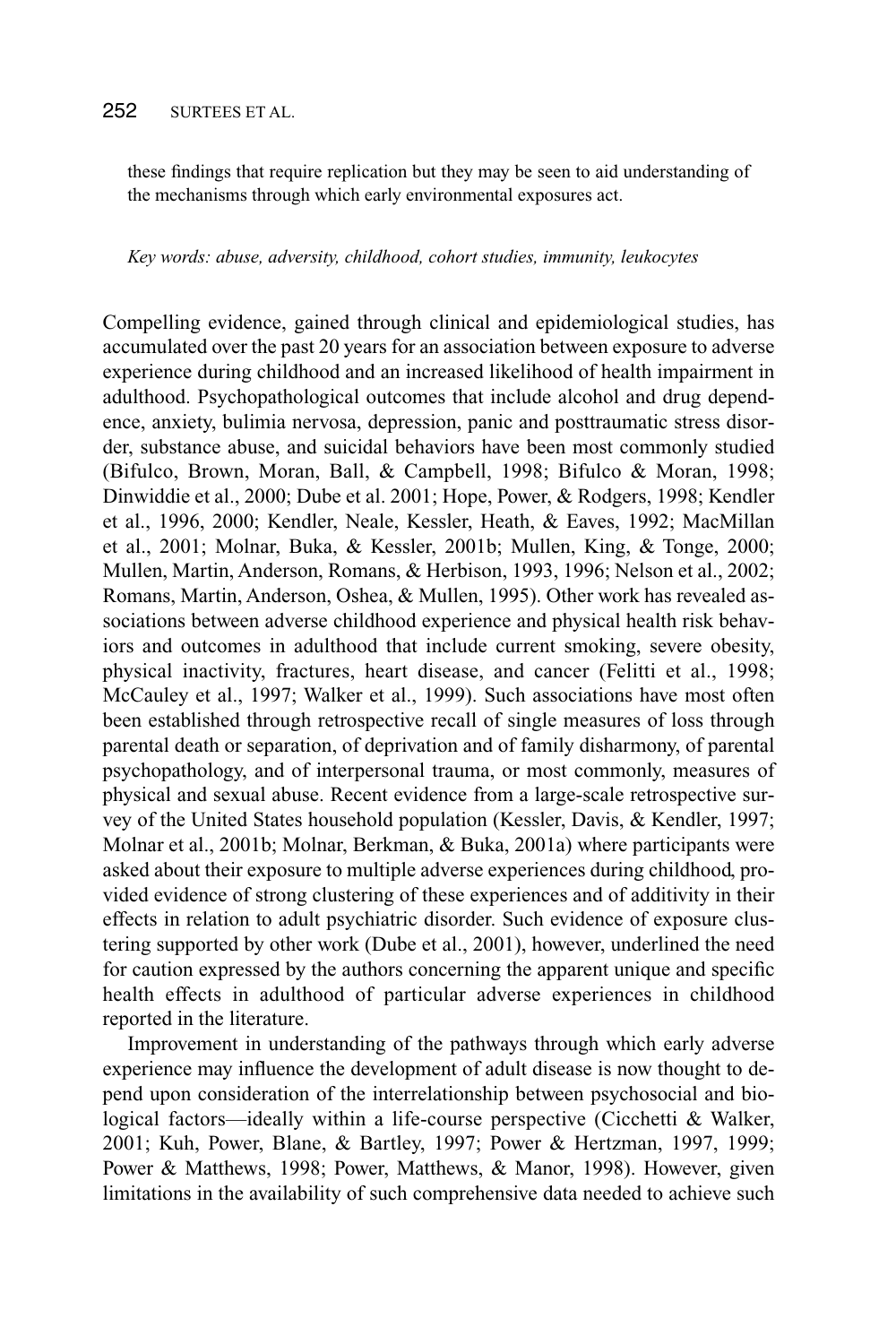objectives within individual studies, evidence is accumulating through animal "models" and through clinical studies of early adverse experience.

Evidence from rodent and primate models of adverse early experience (that include maternal separation or loss, abuse or neglect, and social deprivation) has provided support for the conclusion that such experiences are associated with long-term behavioral, neuroendocrine, and immunological abnormalities together with alterations in brain morphology (Caldii et al., 2001; Coe, 1993, 1999; Sanchez, Ladd, & Plotsky, 2001). These and other studies, for example, (Liu et al., 1997; Sapolsky, 1997) support the conclusion that early maternal behavior and early stress experience serve to program neurobiological development of the hypothalamic–pituitary–adrenal (HPA) axis response in those offspring subject to these circumstances. Study of cell-mediated immunity and survival of adult rhesus monkeys (Lewis, Gluck, Petitto, Hensley, & Ozer, 2000), according to whether they had experienced social deprivation during their first year of life, has also shown mortality to be raised significantly among those who had experienced early social deprivation as compared to those without such experience and associations with differences in cell-mediated immune status.

Study of human brain maturation, available through longitudinal study, has provided evidence that the volume of limbic system structures (septal area, hippocampus, amygdala) continues to increase until around age 16 years and myelination increases to continue into the third decade (Giedd et al., 1999). Use of MRI technology, employed to assess differences in brain morphology between children with chronic posttraumatic stress disorder secondary to maltreatment (that included sexual abuse and being a witness to domestic violence) compared to a group of healthy controls (De Bellis et al., 1999; De Bellis, 2001) has provided findings interpreted as childhood maltreatment having "global and adverse influences on brain development that may be cumulative" (De Bellis, 2001, p. 552) and evidence that men may be more vulnerable than women to the effects of adverse experience on brain structures. An autopsy study of Japanese children (Fukunaga et al., 1992) has provided evidence that adverse experience in childhood can modify immune function. A significant decrease in thymus weight (the organ where T cells mature) was found among children who had been abused or neglected compared to a control group of children (who had died as a result of accident or other cause but without a history of abuse).

These findings contribute to an emerging scientific consensus that early developmental experiences can have pervasive and enduring effects on developmental health through "biological embedding" (Hertzman, 1999; Keating, & Hertzman, 1999) that have been associated with early sexual and physical abuse in childhood (Heim et al. 2000; Heim & Nemeroff, 2001; Heim, Newport, Bonsall, Miller, & Nemeroff, 2001). With this perspective has come an improved understanding of the neurobiology of adverse event interpretation—particularly concerning the role of the hippocampus in storing and recalling episodic memory—and how HPA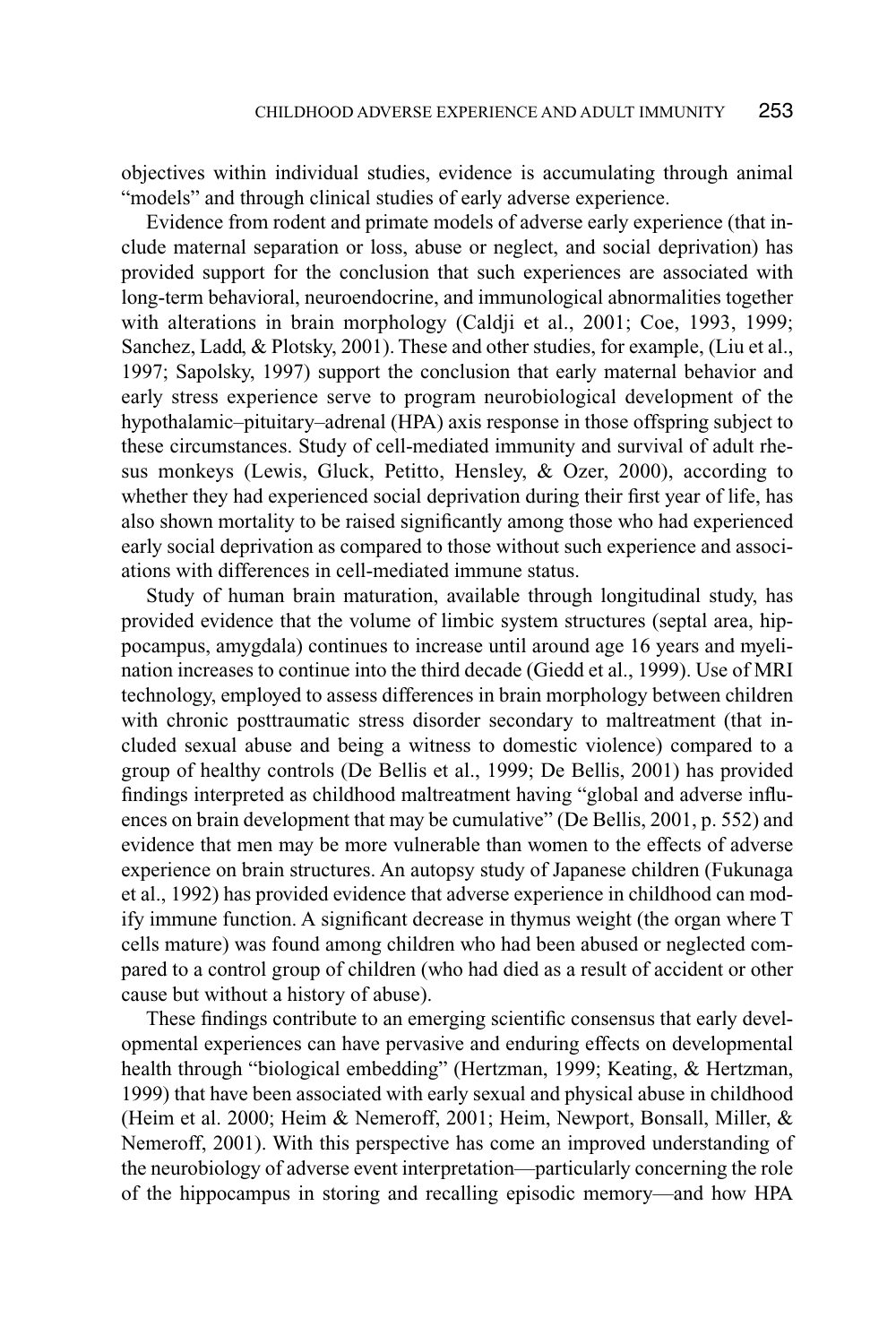activation impacts upon the immune system (Coe 1999; Dhabhar & McEwen, 2001; McEwen, 2001; Spencer, Kalman & Dhabhar, 2001).

Evidence now suggests that stressful experience serves to disturb physiological homeostasis and may result in either immunosuppressive or enhancing effects according to exposure context. Meta-analytic reviews of the relationship between adult stress exposures and immunological assays have shown adult stress exposures to be positively related to the number of circulating white blood cells (Herbert & Cohen, 1993; Zorrilla et al., 2001). Population-based studies have implicated markers of inflammation in the progression of (and mortality from) coronary heart disease and total mortality (Brown, Giles, & Croft, 2001; Elkind, Cheng, Boden-Albala, Paik, & Sacco, 2001; Ernst, Hammerschmidt, Bagge, Matrai, & Dormandy, 1987; James, Knuiman, Divitini, Musk, & Ryan, 1999; Kannel, Anderson, & Wilson, 1992; Lee et al., 2001; Ross, 1999; Sweetnam, Thomas, Yarnell, Baker, & Elwood, 1997; Weiss, Segal, Sparrow, & Wager, 1995). Strong dose–response relationships have been found between adverse childhood experience and immune-mediated endpoints that include heart disease and cancer (Felitti et al., 1998); maltreatment during childhood among a random sample of women has also been found to be significantly associated with increased rates of physician diagnosed minor infectious diseases (Walker et al., 1999). However, investigation of a possible association between early adverse experience and markers of immune system status in adulthood does not appear to have been undertaken. Recently some authors (Dhabhar & McEwen, 2001) have suggested that neurobiological consequences of stress may have a critical evolutionary adaptive role—acting to prepare the immune system for immunological challenge. According to this perspective we might expect an association between adverse experience during childhood and peripheral leukocyte counts in adulthood.

Data collected from participants in the European Prospective Investigation into Cancer and Nutrition in Norfolk (EPIC-Norfolk) (Day et al., 1999; Khaw et al., 2001), a population-based cohort study designed to advance understanding of nutritional and other determinants of chronic disease development, now provide an opportunity for the assessment of the association between measures of adverse experience (including abuse, reported by adults as having occurred before age 16) and enumerative measures of peripheral leukocytes. This article aims to investigate the hypothesis that adverse exposures during childhood are associated with peripheral leukocyte counts in adulthood and whether, if found, the association persists after adjustment for social circumstances, lifestyle factors, psychosocial factors (including adverse event exposures during adulthood), and other known correlates of leukocyte counts (Nieto, Szklo, Folsom, Rock, & Mercuri, 1992; Schwartz & Weiss, 1991). The availability of leukocyte data from two health checks provides an important (within-study) replication and test of consistency.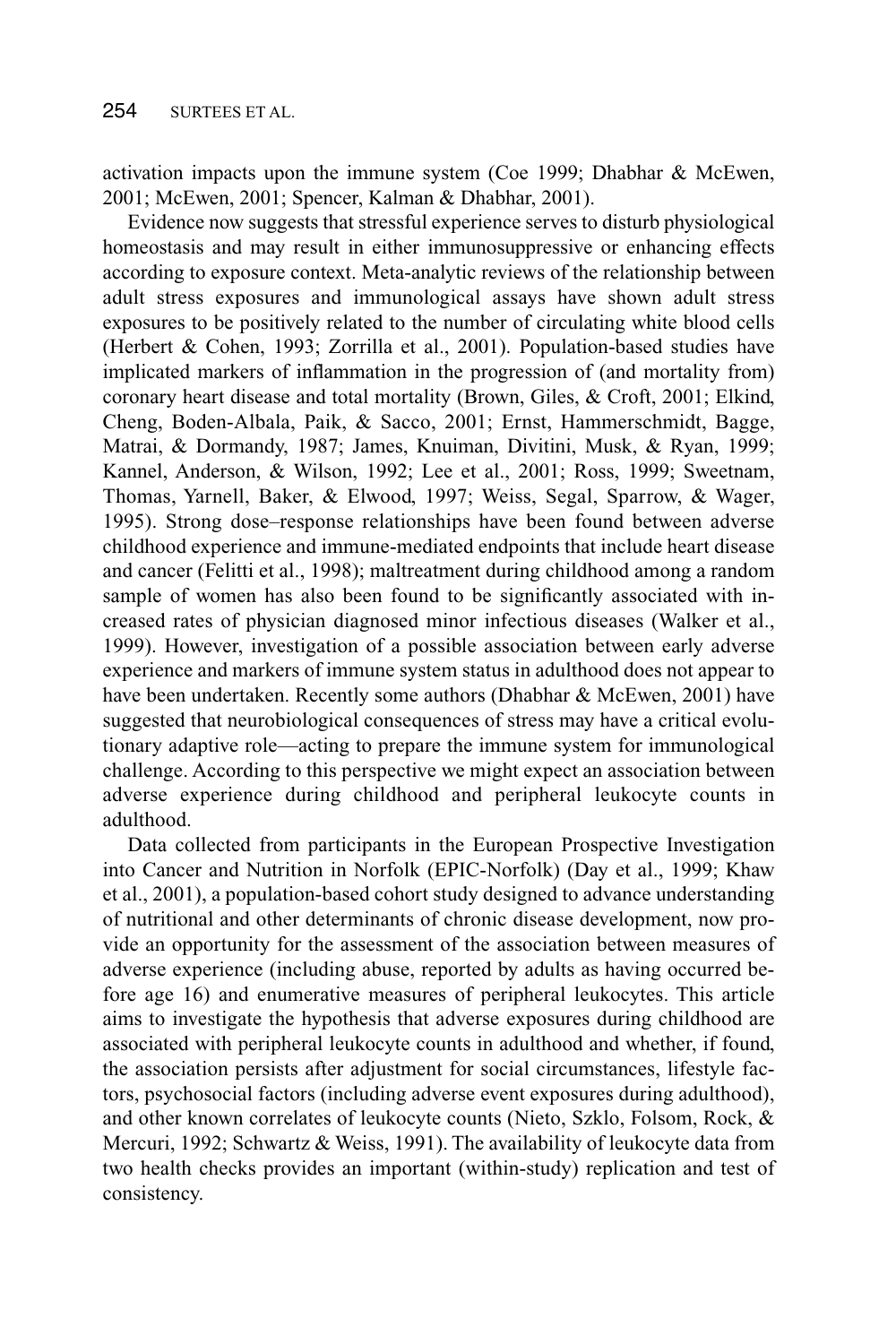#### METHODS

#### **Participants**

During 1993–1997 EPIC-Norfolk recruited, through general practice age–sex registers, 30,414 men and women (then) aged 40 to 74 years and resident in East Anglia, UK, when a baseline questionnaire survey was completed. All participants were asked to complete details of their educational qualifications and medical history, including whether a doctor had ever confirmed to them a diagnosis of any of a range of conditions that included cancer, diabetes, heart attack, and stroke. Subsequently, 25,637 participants attended a first, and on average 44 months later, 15,786 attended a second health check. During 1996–2000 an assessment of social and psychological circumstances, based upon the Health and Life Experiences Questionnaire (HLEQ) (Surtees, Wainwright, & Brayne, 2000) and designed according to principles advocated by (Dillman, 1978), was completed by a total of 20,921 participants, representing a response rate of 73.2% of the total eligible EPIC sample. As part of this assessment, details of current (or prior employment) were obtained enabling standard social class allocation according to CASOC (Computer-Assisted Standard Occupational Coding; Elias, Halstead, & Prandy, 1993). Of those participants who completed the HLEQ, 18,248 attended the first and 14,112 attended the second health check, with leukocyte counts available respectively on 12,818 and 13,241 participants.

#### Adverse Experiences, Mood State, and Hostility

The participants were requested to endorse which of the following circumstances they recalled experiencing prior to age 17: separation from their mother for more than 1 year; hospital stay for more than 2 weeks; parental divorce; prolonged parental unemployment; an experience that was so frightening as to be thought about for years following its occurrence; being sent away from home because of doing something wrong; parental alcohol or drug use sufficient to cause family problems, and experience of physical abuse by someone close to them. These questions were designed to represent areas commonly included in both questionnaire and interviewer-based assessments of childhood adverse experience. They were influenced by items included in the National Comorbidity Survey assessments (NCS; Kessler et al., 1994), the Midlife Development Inventory (MIDI, developed by the MacArthur Foundation Research Network on Successful Midlife Development, Rossi, 2001) and in questions included in the Childhood Experience of Care and Abuse (semistructured) interview (CECA; Bifulco, Brown, & Harris, 1994) (see Wainwright & Surtees, 2002, for further details). Assessment of lifetime adverse event experience was restricted to those incidents considered most likely to be remembered reliably over an extended period, namely, serious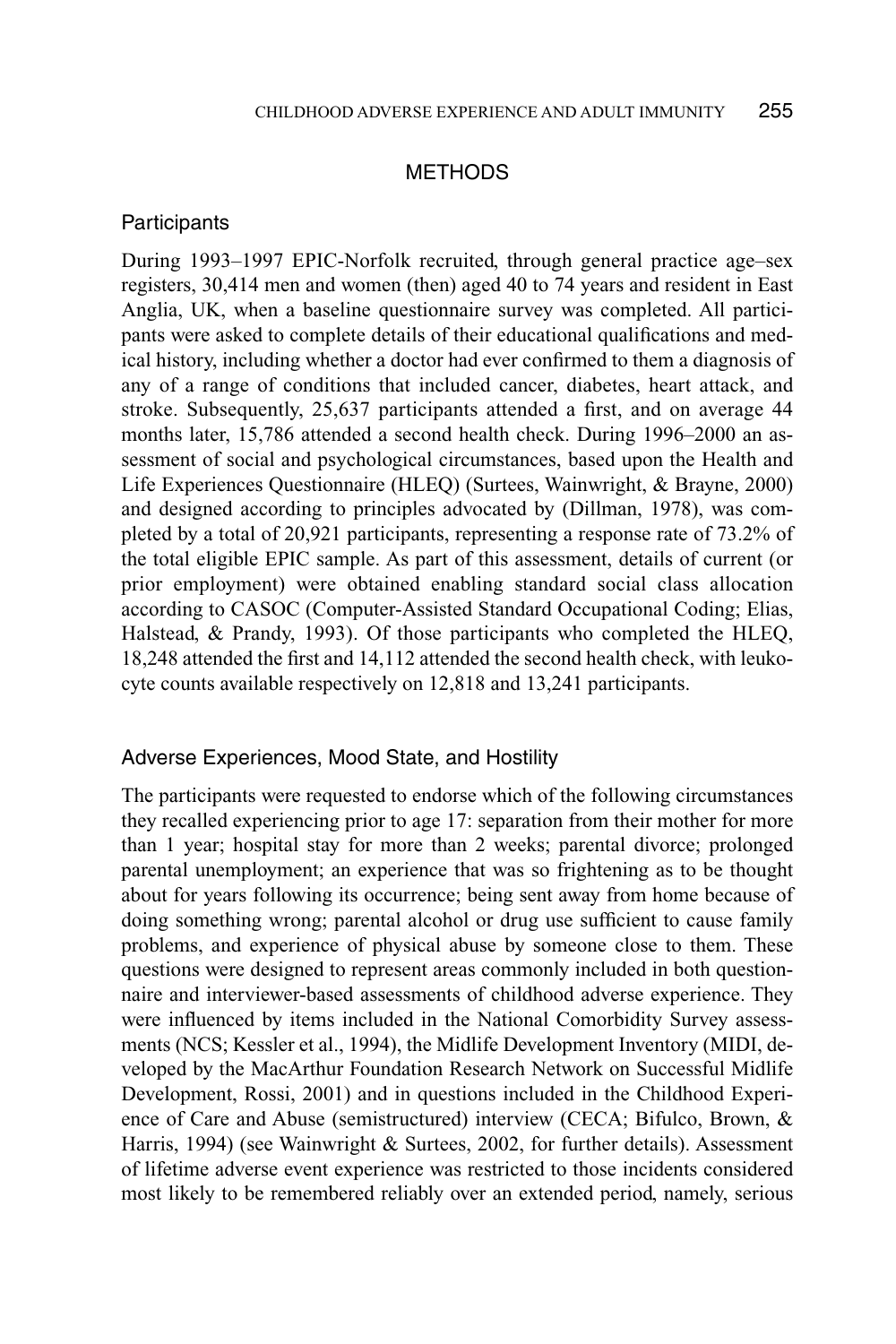illnesses, injuries or assaults, relationship events (separation, divorce, termination of pregnancy), work events (retirement, redundancy or being sacked), and loss experiences (of first degree relatives), see Surtees, & Wainwright (2000) for further details. Event selection was based upon those developed for the questionnaire version of the List of Threatening Experiences (LTE-Q) (Brugha, Bebbington, Tennant, & Hurry, 1985). Concurrent validity of the LTE-Q assessed against the Life Events and Difficulties Schedule (LEDS; Brown, & Harris, 1978) has shown both high specificity and sensitivity (Brugha  $\&$  Cragg, 1990). The participants also completed a revised form of the Personality Deviance Scales (PDS-R) (Deary, Bedford, & Fowkes, 1995) that included an 8-item measure of hostility comprising questions concerned with hostile thoughts and acts. All items were prefaced by "most of my life." Four categories of response were available for each scale item; very often/nearly always, often, seldom, never. Individual scale items were scored (in the range 1–4) and summed (with a resulting scale range of 8–32). A low-scale score is indicative of increased hostility (see Surtees et al. (in press)). A structured self-assessment approach to psychiatric symptoms representative of selected Diagnostic and Statistical Manual of Mental Disorders (DSM-IV) (APA, 1994) criteria for major depressive disorder was also included in the HLEQ (see Surtees et al., 2000, for further details) providing identification of those participants thought likely to have met putative depressive diagnoses at any time in their lives.

### Assays and Other Measurements

Non-fasting blood samples were taken by venepuncture and collected in EDTA, citrated, and plain Monovettes. Citrated and plain blood samples were stored overnight in a refrigerator at 4 to 7°C, and the EDTA samples were stored at room temperature. The following day white blood cell (WBC) counts and leukocyte differentiation counts were measured from EDTA samples using a quantitative automated Coulter MD Series (MicroDiff 18) hematology analyzer (Coulter Corporation, Miami, FL) located in the EPIC laboratory providing enumerative measures of total WBC, granulocyte, lymphocyte, and monocyte counts expressed in thousands of leukocytes per microliter of whole blood. Daily quality control procedures were followed through the Coulter scheme and, in addition through adoption of the Haematology Department of Addenbrooke's Hospital (Cambridge, UK) Quality Control Scheme. Plasma ascorbic acid (vitamin C) concentration (in µmol/L) was estimated with a fluorometric assay from citrated plasma within 1 week of sampling using a Monarch centrifugal analyzer (Khaw et al., 2001; Vuilleumier & Keck, 1989). Serum triglyceride was measured (mmol/L) with the RA 1000 (Bayer Diagnostics, Basingstoke, UK). Blood pressure was measured (mmHg) twice at each health check with an Accutorr noninvasive monitor by trained nurses after each participant had been seated for 5 min. Analysis was then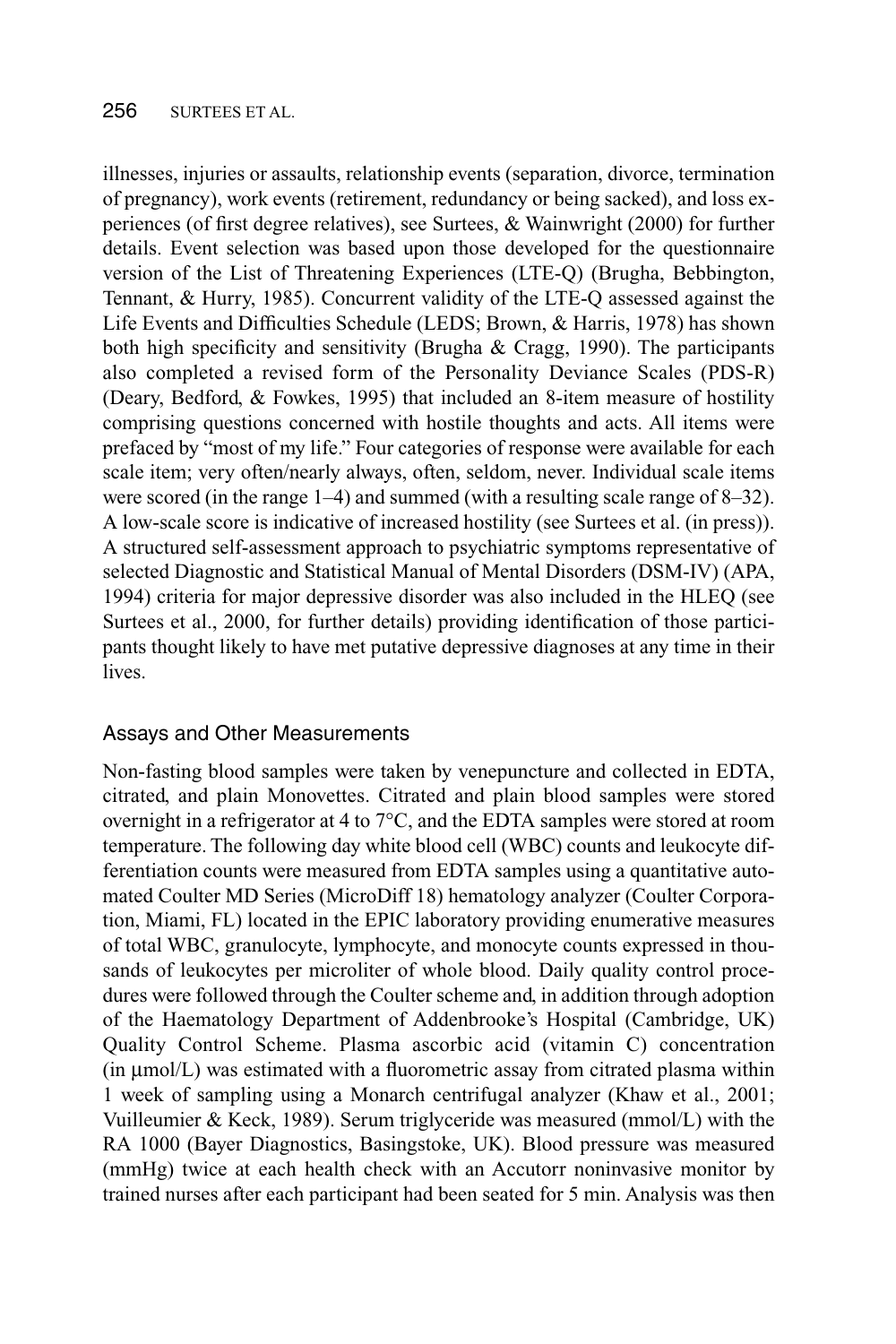based upon the mean of the two readings. Forced expiratory volume of gas (in liters) in  $1 \text{ s}$  (FEV<sub>1</sub>) was measured by trained observers, while each participant was standing and looking straight ahead, using a turbine spirometer (Micro Medical Instruments, Rochester, UK). Two measurements were taken on each participant. Instrument monitoring procedures were implemented to maintain measurement accuracy. Expected  $FEV<sub>1</sub>$  values were determined from sex-specific reference algorithms for forced ventilatory flows for non-smoking adults of European descent aged 18 to 70 years that took account of each participant's age and height (Quanjer et al., 1993). Analysis was then based upon adjusted  $FEV<sub>1</sub>$ values (observed minus expected). Height was measured (with shoes removed) to the nearest 0.1 cm using a stadiometer. Weight was measured (wearing light clothing) to the nearest 100 g using Salter scales. The participants provided a record of their average consumption of alcohol over the past year through use of a semiquantitative food frequency questionnaire, with intake subsequently converted to grams per day through use of food tables (Bingham et al., 2001; Day et al., 1999). Current and lifetime smoking behavior were assessed through self-report.

#### Statistical Analysis

After exclusion of those with prevalent conditions at EPIC baseline (cancer, stroke, diabetes mellitus, or previous myocardial infarction), the sample available for analysis included data from 15,049 participants. This included 11,367 participants with data from the first and 11,857 with data from the second health check. The participants were classified into groups according to whether they reported 0, 1, or ≥ 2 of a maximum of 7 childhood problems assessed (hospital stay for more than 2 weeks was excluded from these analyses). A log transformation was applied to all WBC counts for all analyses (as the distributions of these data were found to be skewed to the right). Adjusted associations between leukocyte counts and childhood problems are displayed as (geometric) mean values obtained (backtransformed) from multiple linear regression models. All models include adjustment for age (in 5-year bands), sex, age–sex interaction, and calendar month of leukocyte assay. As the analysis was performed with respect to total WBC and the three leukocyte subsets, multiple testing is an issue and Bonferroni adjustments are discussed. Further measures considered for the analysis were representative of social circumstances (educational attainment and social class), lifestyle factors (smoking history [current vs. former vs. never] and alcohol intake [grams per day]), psychosocial factors (hostility, lifetime depression, and the experience during adulthood of stressful events [expressed as a rate and not including events concerning illness or injury to self]), and other known correlates of leukocyte counts (BMI [weight in kilograms divided by height in meters squared], triglycerides, SBP, adjusted  $FEV<sub>1</sub>$ , and plasma vitamin C). Additional covariates were included for smoking behavior (represented by cigarette use in total pack years—1 pack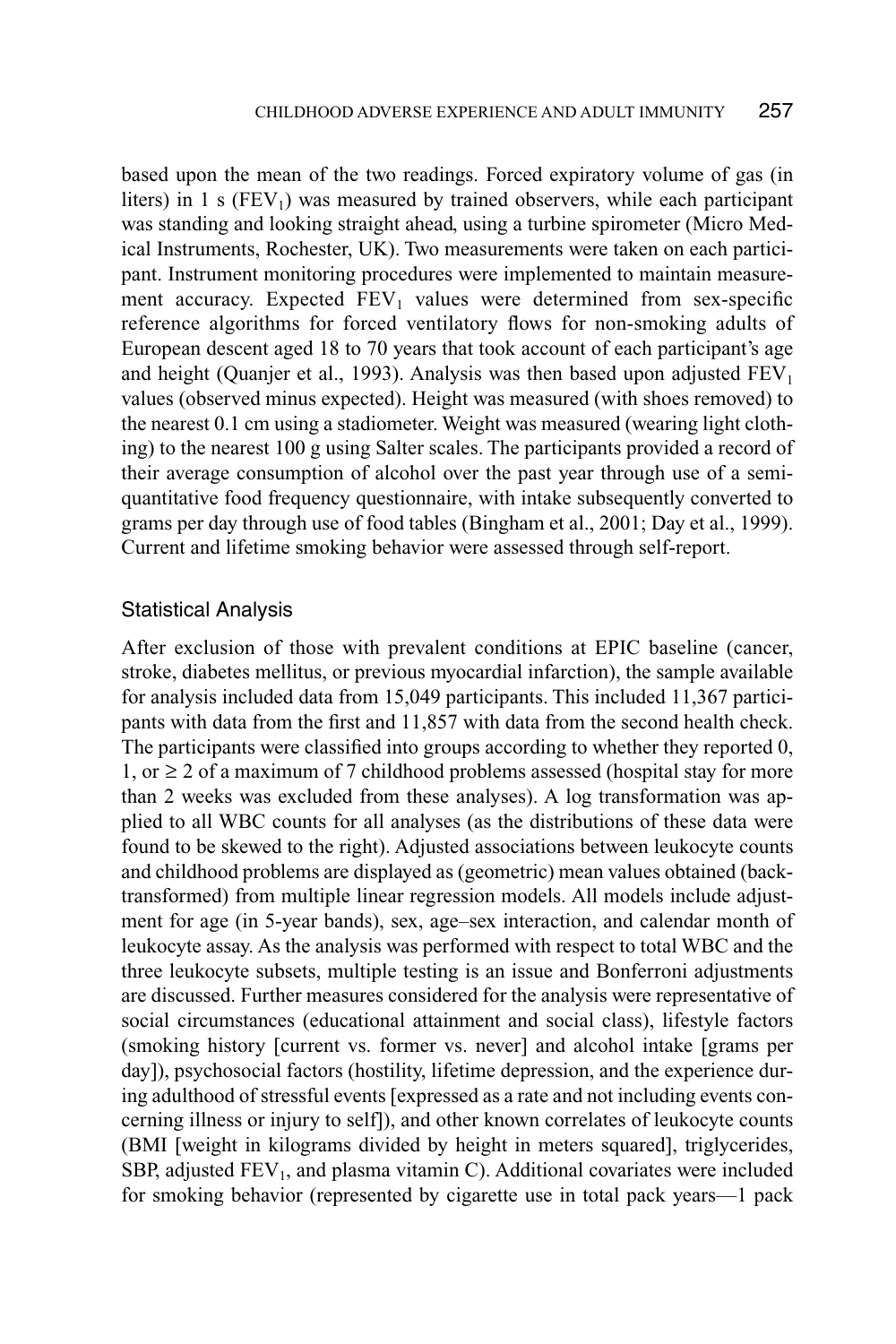#### 258 SURTEES ET AL.

year equivalent to 20 cigarettes a day for 1 year—and years since giving up smoking, for former smokers). Smoking history and behavior, alcohol use, BMI, and all blood based assessments were obtained contemporaneously with leukocyte assays. The analysis was performed in SPlus version 5.0.

### **RESULTS**

Table 1 shows the number of study participants who reported each adverse experience during their childhood (for the second health check sample) and the bivariate clustering of these experiences. From this sample (*n* = 11,857) a total of 6,418 problems were reported (a rate of  $0.54$  per person) with 7,481 (63.1%) of the sample reporting none, 2,925 (24.7%) reporting 1, and 1,451 (12.2%) more than 1. The most commonly reported problems were the experience of a frightening event (reported by 18% of the sample) and being separated from mother (13%). Abuse was reported by 4% of the sample and the least commonly reported experience was being sent away from home (0.5%). In addition, there was considerable clustering of these circumstances with more than half of those reporting each experience also reporting at least one other. This clustering was even greater for childhood abuse and being sent away from home, with four out of five of those reporting these events also reporting at least one other.

| (Second Health Check Sample)             |                  |       |     |     |       |     |     |     |            |
|------------------------------------------|------------------|-------|-----|-----|-------|-----|-----|-----|------------|
| Adverse Experience                       | $\boldsymbol{n}$ | Sep   | Div | Emp | Fri   | Sen | Dri | Abu | Not Shared |
|                                          |                  | 1,542 | 498 | 924 | 2,142 | 60  | 742 | 510 |            |
| Separated from mother<br>(Sep)           | 1,542            |       | 201 | 175 | 460   | 34  | 155 | 128 | 797        |
| Parental divorce (Div)                   | 498              |       |     | 69  | 164   | 14  | 74  | 63  | 172        |
| Parental employment<br>problems (Emp)    | 924              |       |     |     | 283   | 12  | 123 | 71  | 457        |
| Experience of frightening<br>event (Fri) | 2,142            |       |     |     |       | 29  | 284 | 334 | 1,105      |
| Sent away from home<br>(Sen)             | 60               |       |     |     |       |     | 14  | 19  | 10         |
| Parental drink/drug<br>problems (Dri)    | 742              |       |     |     |       |     |     | 135 | 284        |
| Physical abuse (Abu)                     | 510              |       |     |     |       |     |     |     | 100        |
| Total                                    | 6.418            |       |     |     |       |     |     |     | 2,925      |

TABLE 1 Numbers of EPIC-Norfolk HLEQ Participants Reporting Specific Adverse Experiences to age 16 and (Bivariate) Clustering of Such Experiences (Second Health Check Sample)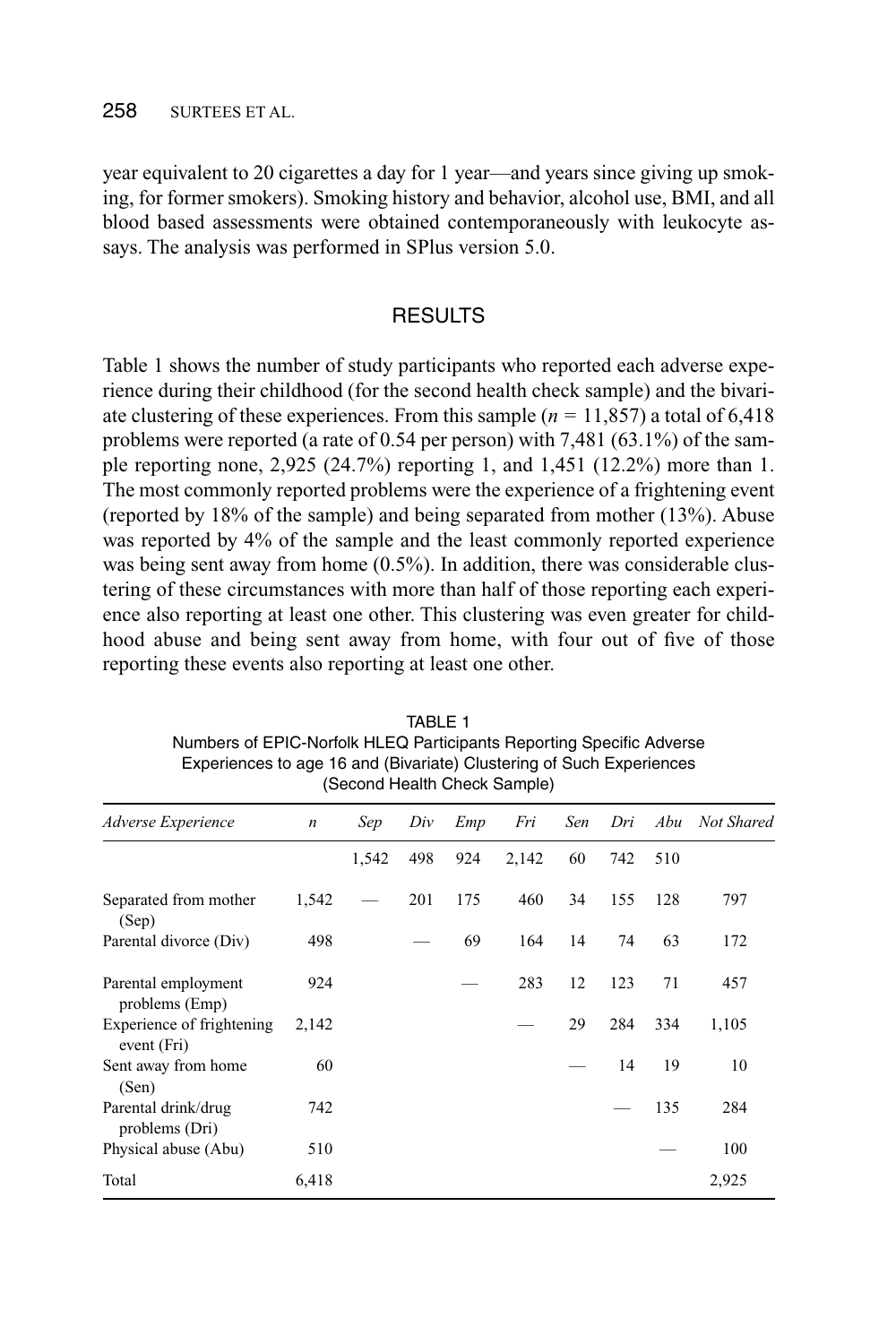## Association Between Adverse Childhood Experiences and Leukocyte Counts

Table 2 shows mean (*SD*) leukocyte counts from both health checks according to the number of adverse experiences reported in childhood. A positive association was observed for lymphocyte counts at both health checks and for total WBC at the first health check only. No associations were observed for either granulocytes or monocytes. The associations with lymphocyte counts were robust to Bonferroni corrections for multiple testing (adjusted *p*-values for 4 tests; .0002 and .008).

Table 3 shows age–sex adjusted associations between childhood adverse experiences and lymphocyte counts at both health checks and when stratified according to age and sex. Adjusted associations were observed at both health checks. There was a 2.5% increase in lymphocyte count for those who reported  $\geq 2$  adverse experiences in childhood as compared to those who reported none (a difference of  $0.05 \times 10^3/\mu L$ ,  $p = .0003$ ) at the first health check and a 2.5% increase  $(0.05 \times 10^3/\mu L, p = .005)$  at the second health check. No differences were observed by sex ( *p*-values for sex interactions were .71 and .18 at the first and second health check, respectively). In addition, these associations were generally consistent by age.

Table 4 shows age–sex adjusted associations for specific adverse experiences. Although the magnitude of associations varied, the direction of association was maintained across all childhood circumstances. The magnitude of association was greatest for being sent away from home and for physical abuse. As the number of participants who reported being sent away from home was small, we conclude that

|                     | Number of Reported Adverse Childhood Experiences |      |      |      |          |           |                      |
|---------------------|--------------------------------------------------|------|------|------|----------|-----------|----------------------|
|                     | $\theta$                                         |      | 1    |      | $\geq$ 2 |           |                      |
|                     | $\overline{M}$                                   | SD   | M    | SD   | M        | <b>SD</b> | p value <sup>a</sup> |
| First health check  |                                                  |      |      |      |          |           |                      |
| <b>Total WBC</b>    | 6.44                                             | 1.72 | 6.55 | 1.84 | 6.54     | 1.71      | 0.004                |
| Granulocytes        | 3.93                                             | 1.35 | 3.97 | 1.42 | 3.98     | 1.35      | 0.1                  |
| Lymphocytes         | 1.99                                             | 0.73 | 2.05 | 0.82 | 2.05     | 0.73      | < 0.0001             |
| Monocytes           | 0.52                                             | 0.36 | 0.53 | 0.36 | 0.50     | 0.36      | 0.5                  |
| Second health check |                                                  |      |      |      |          |           |                      |
| <b>Total WBC</b>    | 6.42                                             | 1.76 | 6.42 | 1.76 | 6.49     | 1.81      | 0.2                  |
| Granulocytes        | 3.83                                             | 1.36 | 3.80 | 1.33 | 3.85     | 1.38      | 0.9                  |
| Lymphocytes         | 2.00                                             | 0.83 | 2.03 | 0.85 | 2.05     | 0.97      | 0.002                |
| Monocytes           | 0.59                                             | 0.45 | 0.59 | 0.44 | 0.60     | 0.47      | 0.2                  |

TABLE 2 Mean (SD) Leukocyte Counts (10<sup>3</sup>/µL) at Two Health Checks According to the Number of Reported Adverse Childhood Experiences

a Test of trend.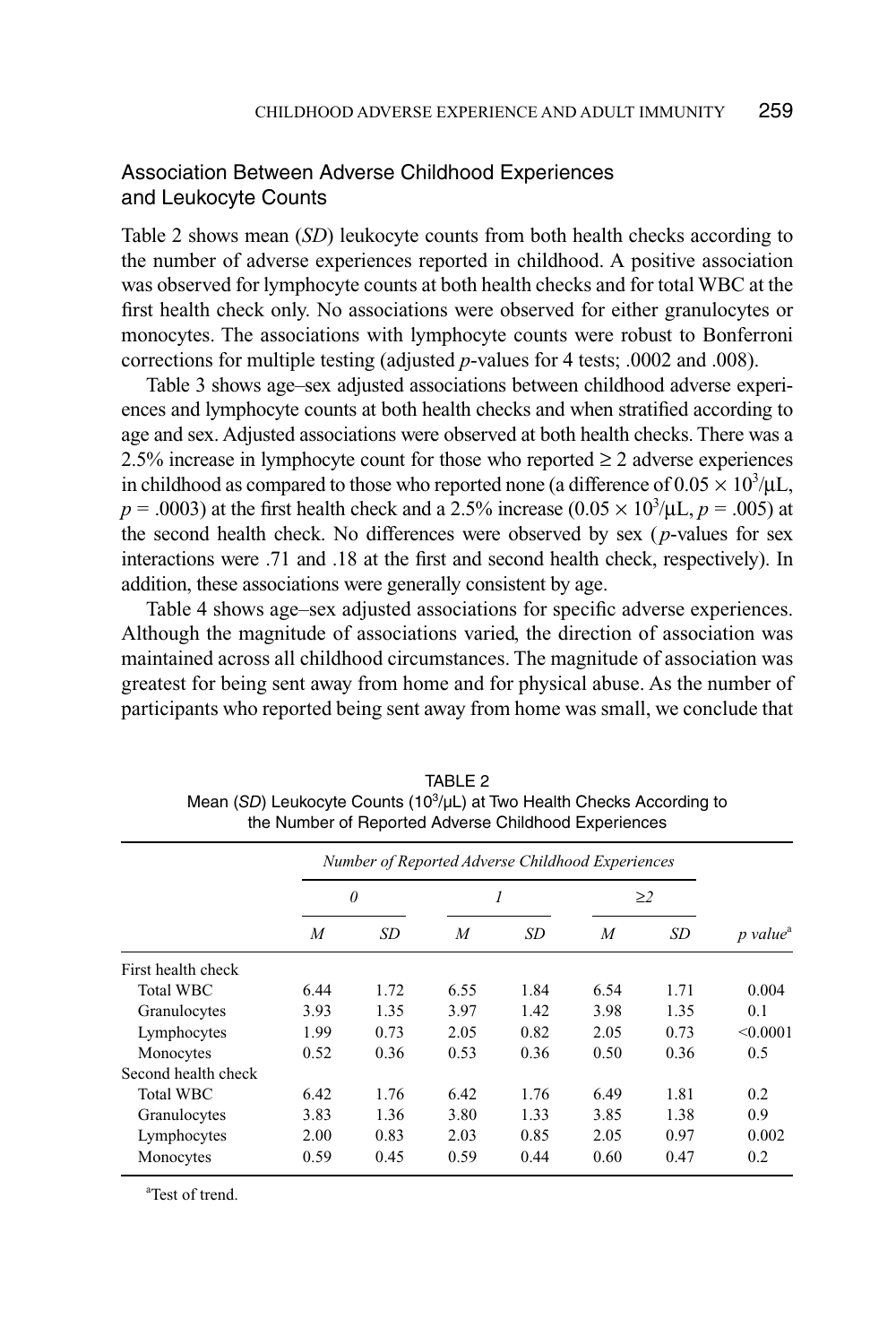|           | Childhood Adverse Experience |                           |                   |                     |      |                  |  |  |
|-----------|------------------------------|---------------------------|-------------------|---------------------|------|------------------|--|--|
|           |                              | <b>First Health Check</b> |                   | Second Health Check |      |                  |  |  |
|           | $\theta$                     |                           | $\geq$ 2          | $\theta$            |      | $\geq$ 2         |  |  |
| All       | 1.97                         | 2.02                      | $2.02^{\ddagger}$ | 1.98                | 2.01 | $2.03^{\dagger}$ |  |  |
| Men       | 1.96                         | 2.01                      | $2.02*$           | 1.93                | 1.98 | $1.99^{\dagger}$ |  |  |
| Women     | 1.98                         | 2.03                      | $2.02^{\dagger}$  | 2.04                | 2.05 | 2.06             |  |  |
| Age       |                              |                           |                   |                     |      |                  |  |  |
| $40 - 55$ | 1.89                         | 1.93                      | $1.94*$           | 1.95                | 1.97 | 1.99             |  |  |
| $56 - 65$ | 1.97                         | 2.02                      | 2.00              | 1.96                | 2.00 | $2.03^{\dagger}$ |  |  |
| $66 - 80$ | 1.94                         | 1.99                      | 1.99*             | 1.95                | 1.97 | 1.96             |  |  |

#### TABLE 3 Mean Lymphocyte Counts (10<sup>3</sup>/µL, Adjusted for Age and Sex) According to the Number of Reported Adverse Experiences in Childhood, at Two Health Checks, and Stratified by Age and Sex

 $* p < .05.$ <sup>†</sup> $p < .01.$ <sup>‡</sup> $p < .001$  for test of trend according to number of adverse experiences.

#### TABLE 4 Mean Lymphocyte Counts (10<sup>3</sup>/µL, Adjusted for Age and Sex) According to Absence/Presence of Specific Adverse Experiences During Childhood at Two Health Checks

|                                 | <b>First Health Check</b> |                   | Second Health Check |         |
|---------------------------------|---------------------------|-------------------|---------------------|---------|
|                                 | No                        | Yes               | No                  | Yes     |
| Adverse experience              |                           |                   |                     |         |
| Separated from mother           | 1.98                      | $2.03*$           | 1.99                | 2.01    |
| Parental divorce                | 1.99                      | 2.01              | 2.00                | 2.03    |
| Parental employment problems    | 1.99                      | $2.03*$           | 2.00                | 2.02    |
| Experience of frightening event | 1.99                      | 2.00              | 2.00                | 2.02    |
| Sent away from home             | 1.99                      | 2.13              | 2.00                | 2.16    |
| Parental drink/drug problems    | 1.99                      | 2.02              | 2.00                | 2.01    |
| Physical abuse                  | 1.99                      | $2.09^{\ddagger}$ | 2.00                | $2.06*$ |

 $* p < .05.$   $\dot{p} < .01.$   $\dot{p} < .001$  for test of difference by absence/presence of adverse experience.

a major component of the combined childhood–lymphocyte association is due to the contribution of physical abuse.

## Mediating Factors

Table 5 displays measures of social and educational circumstances, lifestyle, psychosocial factors, and other known correlates of leukocyte counts according to the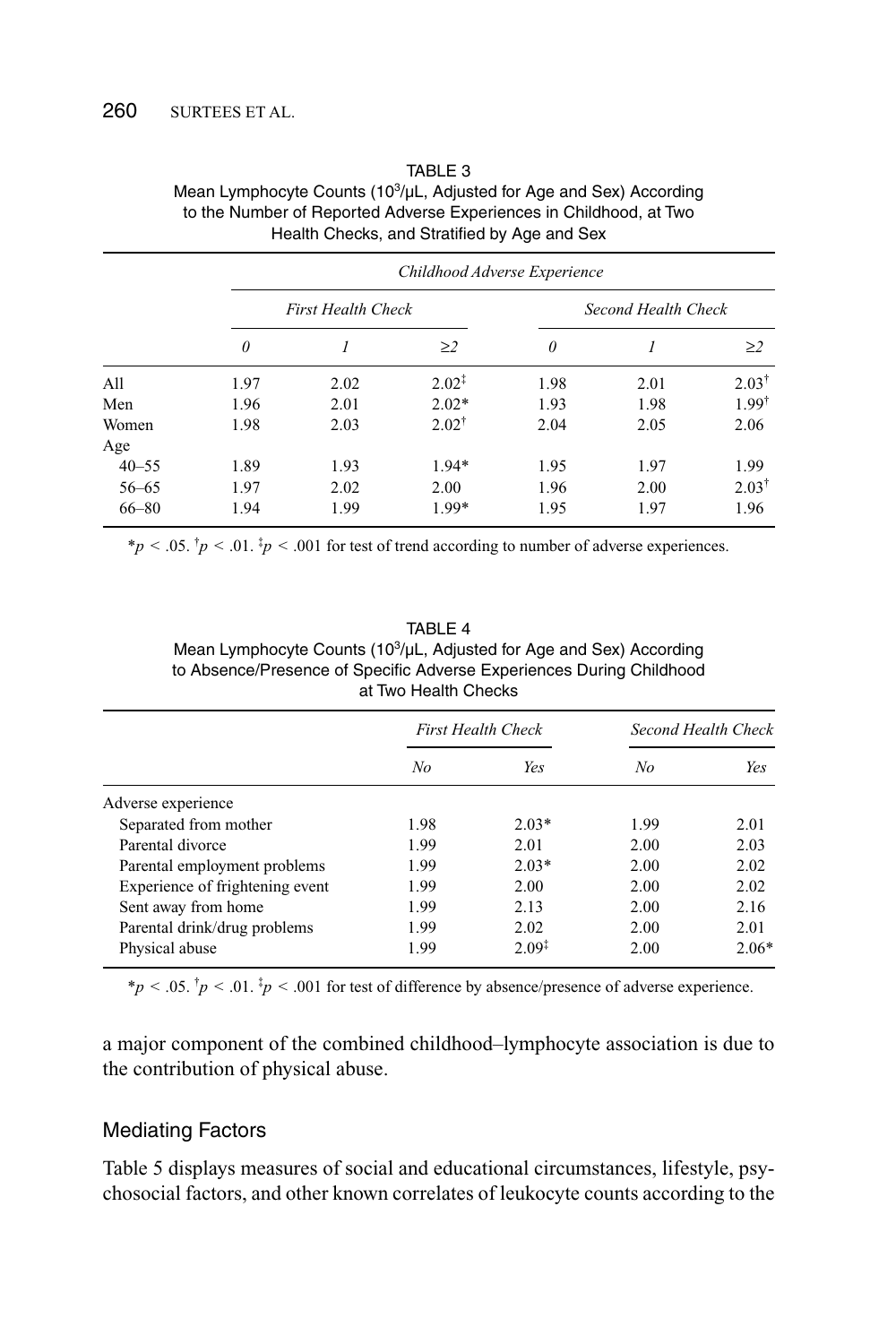|                                               | Adverse Experiences in Childhood |           |                  |           |            |      |                         |
|-----------------------------------------------|----------------------------------|-----------|------------------|-----------|------------|------|-------------------------|
|                                               | $O^a$                            |           | $I^{\rm b}$      |           | $\geq 2^c$ |      |                         |
| Covariates <sup>d</sup>                       | $\overline{M}$                   | <b>SD</b> | $\boldsymbol{M}$ | <b>SD</b> | M          | SD   | $p$ -value <sup>e</sup> |
| Continuous variables                          |                                  |           |                  |           |            |      |                         |
| Triglycerides $\frac{8}{3}$                   | 1.85                             | 1.06      | 1.87             | 1.06      | 1.91       | 1.15 | 0.15                    |
| SBP $(mmHg)^{\S}$                             | 135                              | 18        | 135              | 18        | 134        | 19   | 0.1                     |
| Adjusted $FEV_1^{\S}$                         | $-0.21$                          | 0.5       | $-0.20$          | 0.5       | $-0.23$    | 0.5  | 0.4                     |
| Vitamin $C^{\S}$                              | 63.6                             | 23.9      | 63.9             | 23.4      | 63.4       | 23.2 | 0.7                     |
| BMI $(kg/m)^{8}$                              | 26.5                             | 3.9       | 26.7             | 4.0       | 26.9       | 4.1  | 0.001                   |
| Alcohol intake (grams/day)                    | 8.8                              | 12.7      | 8.7              | 12.5      | 8.8        | 13.2 | 0.09                    |
| Hostility $\frac{8}{3}$                       | 25.2                             | 3.3       | 24.7             | 3.4       | 23.9       | 3.5  | < 0.0001                |
| Event rate $(10 \text{ years})$               | 1.00                             | 0.49      | 1.08             | 0.50      | 1.15       | 0.55 | < 0.0001                |
| Age started smoking                           | 18.2                             | 4.34      | 18.1             | 4.59      | 18.1       | 5.06 | 0.6                     |
| Total pack years smoked <sup>§, f</sup>       | 15.7                             | 15.0      | 17.0             | 16.3      | 18.3       | 16.6 | < 0.0001                |
| Years since gave up smoking <sup>§, g</sup>   | 21.1                             | 11.6      | 21.5             | 11.8      | 19.7       | 10.8 | 0.06                    |
| Categorical variables $(\% [n])$              |                                  |           |                  |           |            |      |                         |
| Current smokers $\frac{8}{3}$                 | 7.6                              | 570       | 8.3              | 244       | 9.6        | 139  | 0.009                   |
| Lifetime smokers <sup>§</sup>                 | 47.6                             | 3,559     | 51               | 1,491     | 55.7       | 808  | < 0.0001                |
| Lifetime depression $‡$                       | 13.4                             | 1,004     | 17.1             | 500       | 22.7       | 330  | < 0.0001                |
| Education (tertiary vs. other) $^h$           | 15.4                             | 1,149     | 14.4             | 421       | 13.1       | 190  | 0.02                    |
| Social class (I or II vs. III, IV, or $V^h$ ) | 41.5                             | 3,105     | 41.6             | 1,218     | 40.8       | 592  | 0.7                     |

TABLE 5 Biological, Lifestyle, Social, and Psychosocial Correlates of Reported Adverse Experiences in Childhood

 $a_n = 7{,}481$ .  $b_n = 2{,}925$ .  $c_n = 1{,}451$ . Test of association with lymphocyte count:  $b_n < .05$ .  $b_n < .01$ .  $\dot{p}$  < .001.  $\dot{p}$  < .0001. Test of trend according to number of adverse experiences. <sup>f</sup>Lifetime smokers. <sup>g</sup>Ex-smokers. <sup>h</sup>Tests of association with lymphocyte count across all categories of education and social class.

number of adverse experiences reported in childhood. In addition, the degree of association between these factors and lymphocyte counts (at the second health check) is indicated. Of the factors considered, BMI, smoking (including pack years smoked), hostility, and lifetime depression were strongly associated with childhood adverse experiences and with lymphocyte counts. Only these factors were considered for inclusion in further multiple regression analysis.

Table 6 shows the relative effect size of the association between adverse experiences in childhood and lymphocyte counts after successive adjustments. This gives an indication of the extent to which the association is accounted for by these factors. Lifestyle factors (largely due to smoking behavior) and psychosocial factors (largely due to hostility) were important in accounting for the association. Considered separately, lifestyle factors accounted for 45 to 50% of the association at both health checks and psychosocial factors accounted for 20 to 40%. Considered together, lifestyle factors were most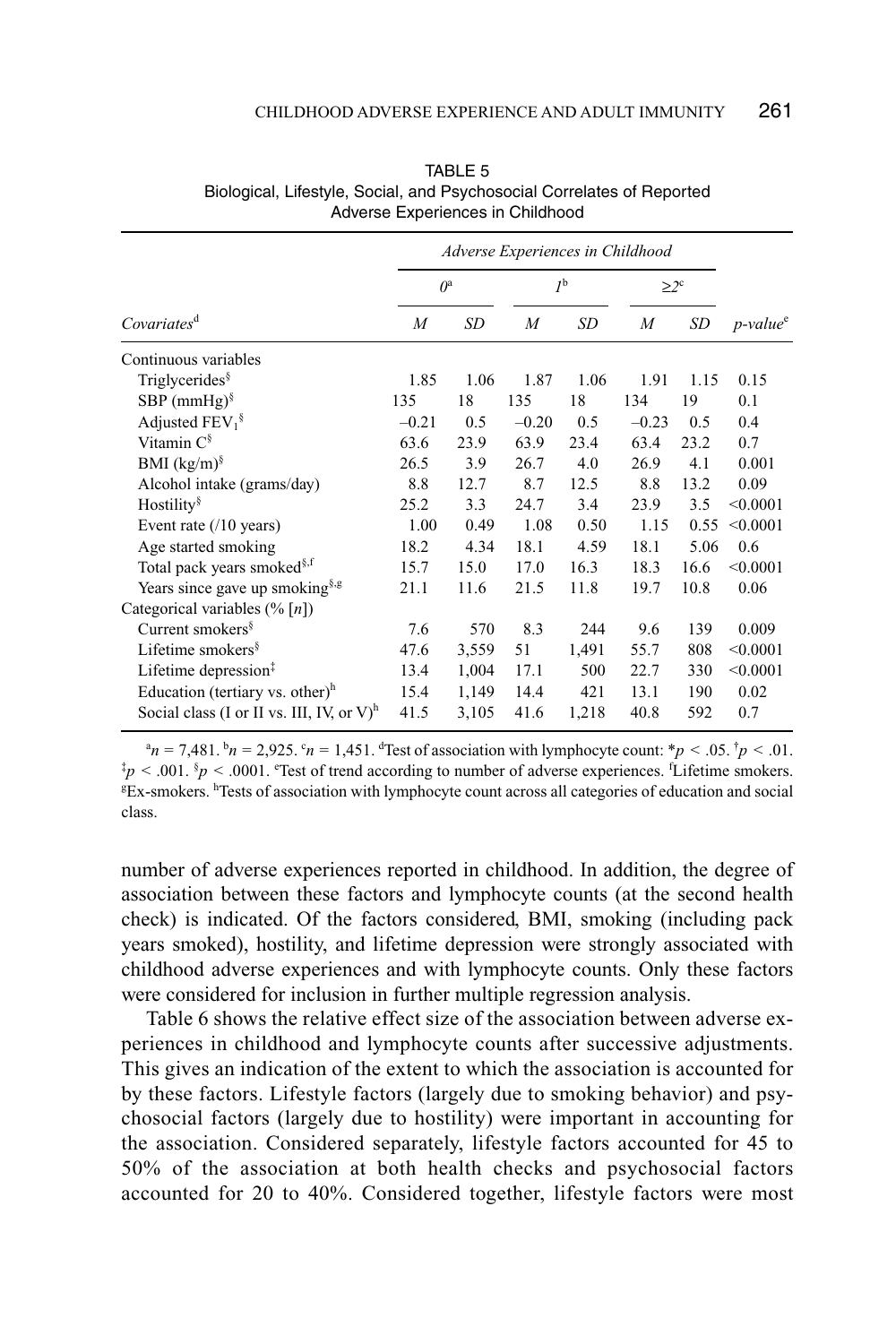#### TABLE 6

| Relative Effect Size ( $\beta \times 10^3$ Coefficient) for the Association Between |
|-------------------------------------------------------------------------------------|
| Reported Adverse Experiences in Childhood and Lymphocyte Counts                     |
| $(103/\mu L)$ in Adulthood Following Successive Adjustment for BMI, Smoking,        |
| Hostility, and Lifetime Depression, at Two Health Checks                            |

|                                                      |                     | <b>First Health Check</b> | Second Health Check |          |  |
|------------------------------------------------------|---------------------|---------------------------|---------------------|----------|--|
| Association With Adverse<br>Experiences in Childhood | $\beta \times 10^3$ | 95% CI                    | $B \times 10^3$     | 95% CI   |  |
| Baseline adjustment <sup>a</sup>                     | 15                  | $7 - 23$                  | 11                  | $3 - 19$ |  |
| Further adjustment for                               |                     |                           |                     |          |  |
| A: Lifestyle correlates                              |                     |                           |                     |          |  |
| BMI                                                  | 13                  | $5 - 21$                  | 9                   | $2 - 17$ |  |
| Smoking <sup>b</sup>                                 | 9                   | $1 - 17$                  | 7                   | $-1-15$  |  |
| <b>Both</b>                                          | 8                   | $0 - 15$                  | 6                   | $-2-13$  |  |
| B: Psychosocial correlates                           |                     |                           |                     |          |  |
| Hostility                                            | 12                  | $4 - 20$                  | 8                   | $0 - 16$ |  |
| Lifetime depression                                  | 14                  | $6 - 22$                  | 10                  | $2 - 18$ |  |
| Both                                                 | 12                  | $4 - 20$                  | 7                   | $-1-15$  |  |
| C: Lifestyle and psychosocial correlates             |                     | $0 - 1.5$                 | 4                   | $-4-12$  |  |

<sup>a</sup>Adjusted for age, sex, and calendar month. <sup>b</sup>Lifetime smoking status and total pack years.

important, with psychosocial factors resulting in only a small additional reduction in effect size.

#### **DISCUSSION**

We believe this study to be the first to investigate the relationship between reports of adverse experience in childhood and measures of immune status in adulthood. This study has provided evidence for a positive association with lymphocyte counts, but not for total WBC, granulocytes or monocytes. Lymphocytes are responsible for acquired immunity (Goldsby, Kindt, & Osborne, 2000) and an explanation of this finding could lie in the extended mature cell life span of some lymphocyte subsets as compared to the much shorter life span of granulocytes (Sothern & Roitman-Johnson, 2001). However, we acknowledge as have others (Crowell & Samet, 1995), the difficulty in interpretation of leukocyte differentiation counts. The effect size observed in this study was modest although measurement error may have resulted in some attenuation (Breslow & Day, 1987; Wong, Day, Bashir, & Duffy, 1999a). In addition, this association was shown to be consistent across the entire range of individual adverse childhood experiences, with physical abuse perhaps the dominant source of the association. Consideration of lifestyle factors, that included smoking behavior and BMI, revealed these to be most important in explaining this association, accounting for about 50% of the effect size at both health checks.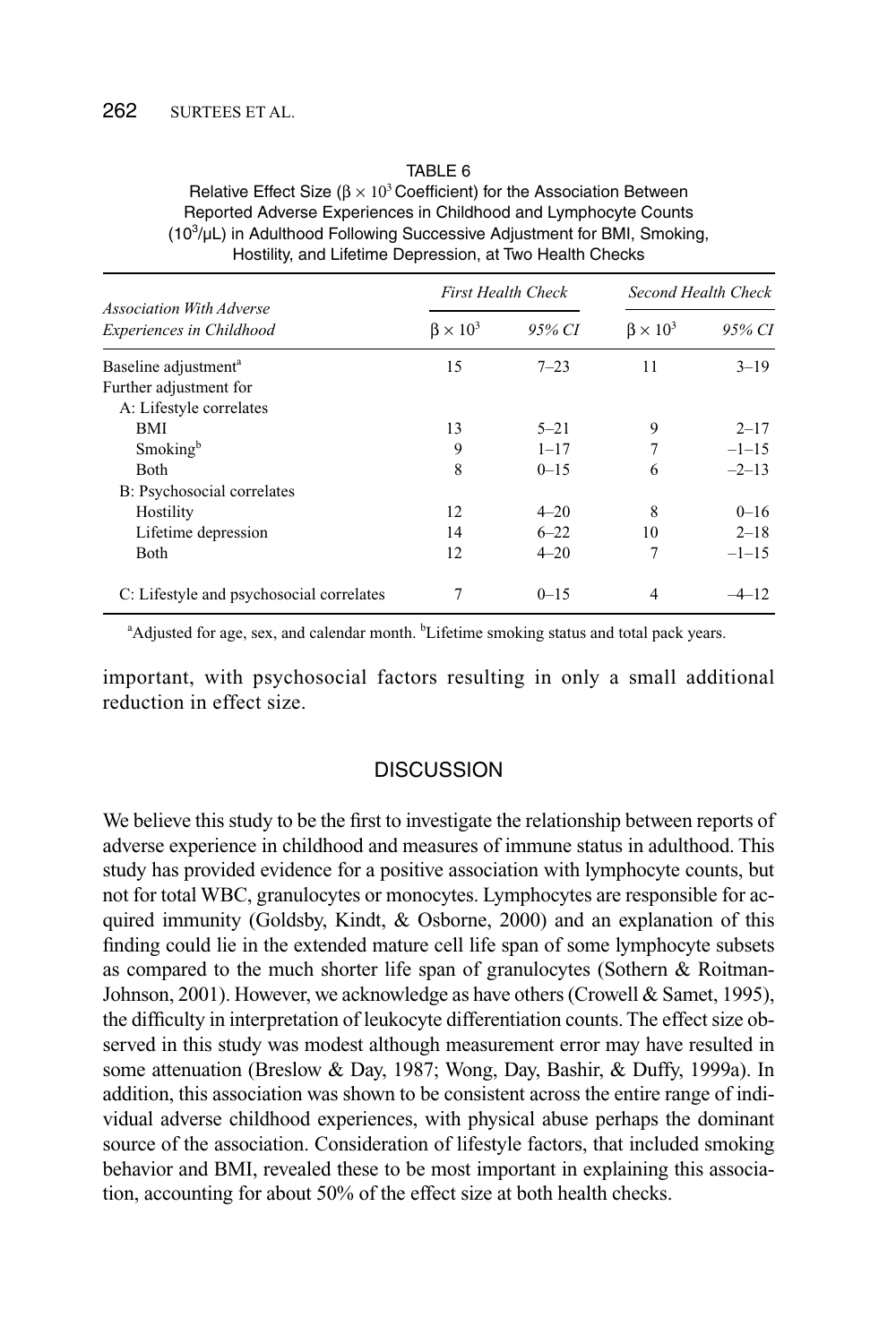A number of methodological issues merit further comment. Firstly, associations were investigated for total WBC and three leukocyte subsets and therefore multiple testing is an issue. However, these associations were robust to Bonferroni correction at both health checks. In addition, the (within-study) replication of associations based upon data obtained at two health checks (on average 44 months apart, both prior to and following HLEQ assessment) provides further protection against chance findings. Secondly, the range of data available from the EPIC-Norfolk study (that included known correlates of leukocyte counts [BMI, triglycerides, SBP, FEV, plasma vitamin C, smoking history, alcohol use, depression, hostility, adult stress exposures, social class, and educational attainment]) allowed extensive statistical adjustment to be undertaken. Of these factors, smoking behavior and hostility were found to be most important in accounting for the association between adverse experiences in childhood and lymphocyte count in adulthood. In addition, those participants with known prevalent major conditions at baseline were also excluded from analysis. However, the possibility remains that our findings may still be due to residual confounding, arising from limitations in the measures (e.g., the self-assessment of smoking behavior and of lifetime event experience), the effects of intermediate variables not considered, and of the failure to exclude those with more minor (but immune-related) conditions. It is important therefore that these findings are replicated.

Investigation of the effects of childhood adverse experience on adult health and biology presents considerable challenges. Not the least, is the extent to which errors of measurement arise through use of self-report accounts of adverse experience histories recalled many decades following their occurrence, that may impact on adverse exposure prevalence estimation, on the specification of correlates and their sequelae (Brewin, Andrews, & Gotlib, 1993; Fergusson, Horwood, & Woodward, 2000; Maughan & Rutter, 1997). Such evidence has concluded that single retrospective reports of specific exposures (e.g., child abuse) are likely to underestimate the true prevalence of such experiences. However, other evidence has pointed to the strong clustering of a range of experiences and the need to consider this in analysis.

The idea that early experience may shape neuroimmune and neuroendocrine response to adverse exposures at the individual level that can then show up later as population effects—the process by which psychosocial factors embed themselves in human health (Keating & Hertzman, 1999; Kelly, Hertzman, & Daniels, 1997)—remains controversial with limited understanding of the biological processes that may be involved. Changes in immunocompetence across the life span, for example, immune system immaturity in childhood and immunosenescence in old age, are reflected in life stage specific differences in disease prevalence. Adverse exposures that occur during a time of neurodevelopmental system maturation may therefore have the potential to cast a "biological shadow" across the life span particularly if such exposures endure for extended periods as with child abuse or maltreatment (Putnam & Trickett, 1997). The results of this study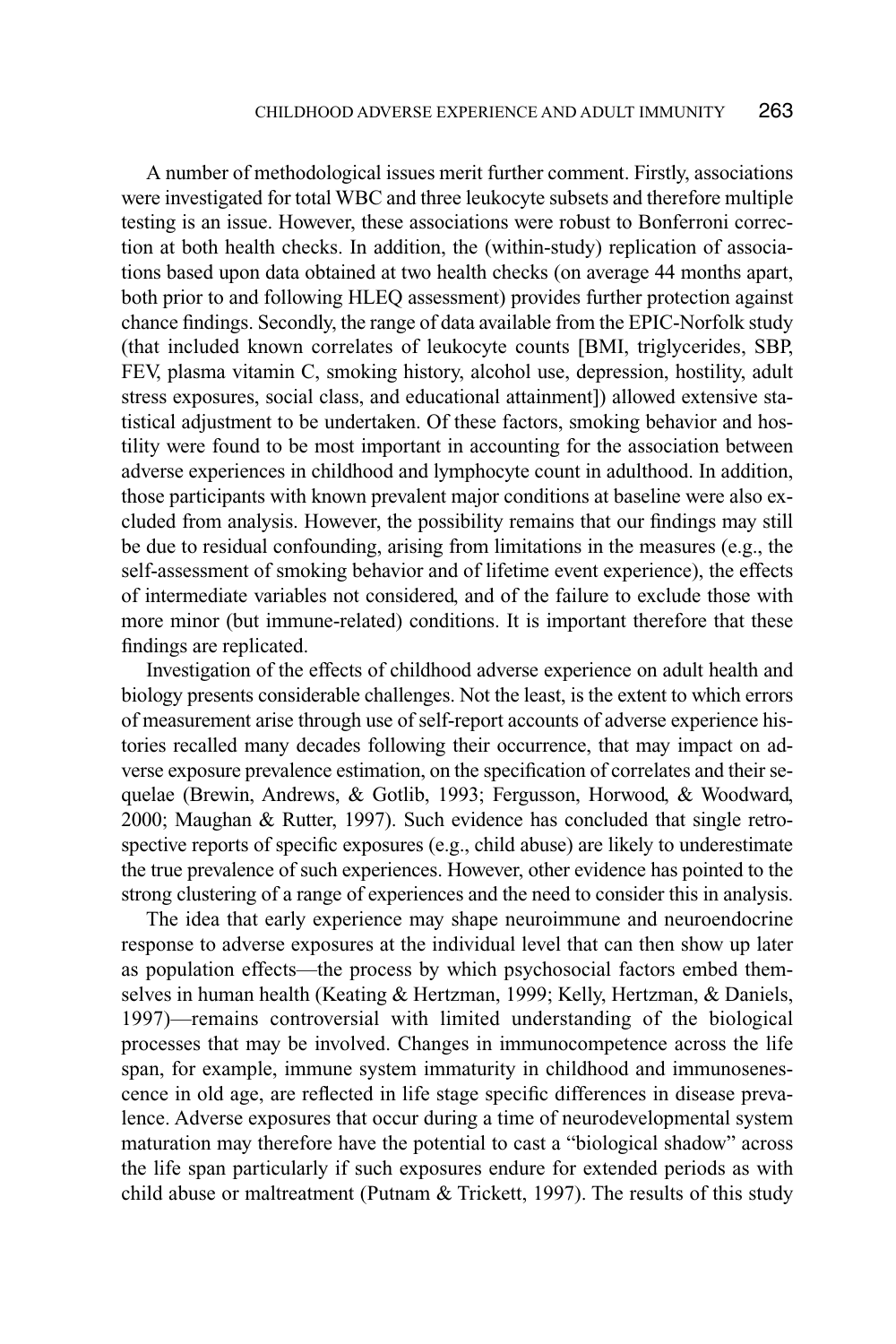#### 264 SURTEES ET AL.

provide the first suggestion that adverse exposures in childhood are associated with lymphocyte count in adulthood. A major component of this association was due to factors that related to adult lifestyle. Whether the remainder of this association reflects neuroimmunological scars or is due to unmeasured factors should be the focus of further research that includes investigation of relationships with incident autoimmune disorders, infectious illnesses, and cancer.

## **REFERENCES**

- American Psychiatric Association. (1994). *Diagnostic and statistical manual of mental disorders*. (4th ed.). Washington, DC: Author.
- Bifulco, A., Brown, G. W., & Harris, T. O. (1994). Childhood experience of care and abuse (CECA): A retrospective interview measure. *Journal of Child Psychology and Psychiatry, 35,* 1419–1435.
- Bifulco, A., Brown, G. W., Moran, P., Ball, C., & Campbell, C. (1998). Predicting depression in women: The role of past and present vulnerability. *Psychological Medicine, 28,* 39–50.
- Bifulco, A., & Moran, P. (1998). *Wednesday's child: Research into women's experience of neglect and abuse in childhood, and adult depression*. London: Routledge.
- Bingham, S. A., Welch, A. A., McTaggart, A., Mulligan, A. A., Runswick, S. A., Luben, R., Oakes, S., Khaw, K. T., Wareham, N., & Day, N. E. (2001). Nutritional methods in the European Prospective Investigation of Cancer in Norfolk. *Public Health Nutrition, 4,* 847–858.
- Breslow, N. E., & Day, N. E. (1987). *Statistical methods in cancer research: Volume II—The design and analysis of cohort studies.* London: Oxford University Press.
- Brewin, C. R., Andrews, B., & Gotlib, I. H. (1993). Psychopathology & early experience: A reappraisal of retrospective reports. *Psychological Bulletin, 113,* 82–98.
- Brown, D. W., Giles, W. H., & Croft, J. B. (2001). White blood cell count: an independent predictor of coronary heart disease mortality among a national cohort. *Journal of Clinical Epidemiology, 54,* 316–322.
- Brown, G. W., & Harris, T. O. (1978). *Social origins of depression: A study of psychiatric disorder in women.* London: Tavistock.
- Brugha, T., Bebbington, P., Tennant, C., & Hurry, J. (1985). The list of threatening experiences—A subset of 12 life event categories with considerable long-term contextual threat. *Psychological Medicine, 15,* 189–194.
- Brugha, T. S., & Cragg, D. (1990). The list of threatening experiences—The reliability and validity of a brief life events questionnaire. *Acta Psychiatrica Scandinavica, 82,* 77–81.
- Caldji, C., Liu, D., Sharma, S., Diorio, J., Francis, D., Meaney, M. J., & Plotsky, P. M. (2001). Development of individual differences in behavioral and endocrine responses to stress: Role of the postnatal environment. In B. S. McEwen (Ed.), *Handbook of physiology section 7* (Vol. 4, pp. 271–292). New York: Oxford University Press.
- Cicchetti, D., & Walker, E. F. (2001). Editorial: Stress and development: Biological and psychological consequences. *Development and Psychopathology, 13,* 413–418.
- Coe, C. L. (1993). Psychosocial factors and immunity in nonhuman primates—A review. *Psychosomatic Medicine, 55,* 298–308.
- Coe, C. L. (1999). Psychosocial factors and psychoneuroimmunology within a lifespan perspective. In D. P. Keating & C. Hertzman (Eds.), *Developmental health and the wealth of nations: Social, biological, and educational dynamics* (pp. 201–219). London: Guildford.
- Crowell, R. J., & Samet, J. M. (1995). Invited commentary: Why does the white blood cell count predict mortality? *American Journal of Epidemiology, 142,* 499–501.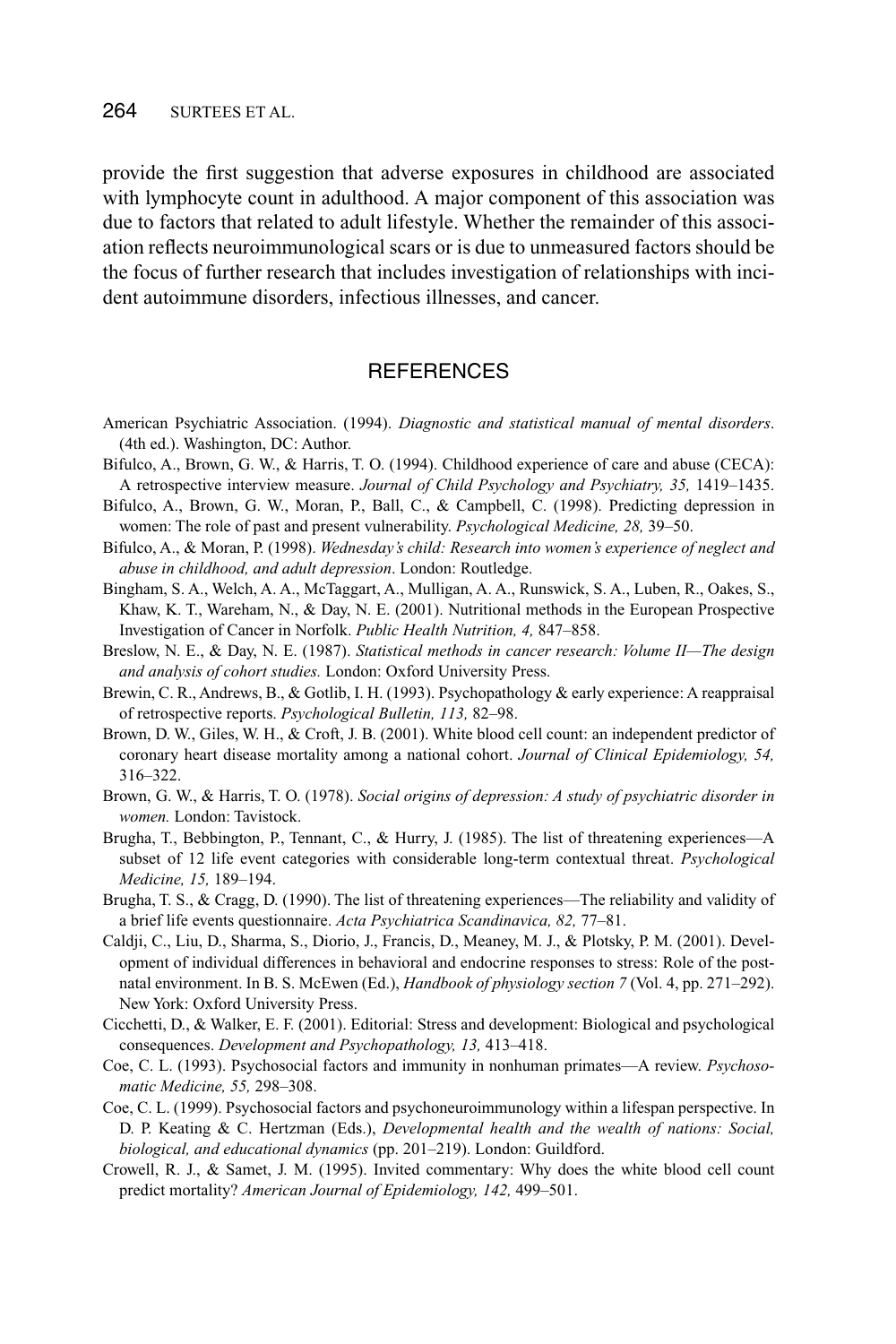- Day, N., Oakes, S., Luben, R., Khaw, K.-T., Bingham, S., Welch, A., & Wareham, N. (1999). EPIC-Norfolk: Study design and characteristics of the cohort. *British Journal of Cancer, 80* (Supplement 1), 95–103.
- De Bellis, M. D. (2001). Developmental traumatology: The psychobiological development of maltreated children and its implications for research, treatment, and policy. *Development and Psychopathology, 13,* 539–564.
- De Bellis, M. D., Baum, A. S., Birmaher, B., Keshavan, M. S., Eccard, C. H., Boring, A. M., Jenkins, F. J., & Ryan, N. D. (1999). Developmental traumatology: Part I. Biological stress systems. *Biological Psychiatry, 45,* 1259–1270.
- Deary, I. J., Bedford, A., & Fowkes, F. G. R. (1995). The Personality Deviance Scales: Their development, associations, factor structure and restructuring. *Personality and Individual Differences, 19,* 275–291.
- Dhabhar, F. S., & McEwen, B. S. (2001). Bidirectional effects of stress and glucocorticoid hormones on immune function: possible explanations for paradoxical observations. In R. Ader, D. L. Felten, & N. Cohen (Eds.), *Psychoneuroimmunology* (Vol. 1, pp. 301–338). San Diego: Academic.
- Dillman, D. A. (1978). *Mail and telephone surveys: The total design method.* New York: Wiley.
- Dinwiddie, S., Health, A. C., Dunne, M. P., Bucholz, E. K., Madden, P. A. F., Slutske, W. S., Bierut, L. J., Statham, D. B., & Martin, N. G. (2000). Early sexual abuse and lifetime psychopathology: A co-twin control study. *Psychological Medicine, 30,* 41–52.
- Dube, S. R., Anda, R. F., Felitti, V. J., Chapman, D. P., Williamson, D. F., & Giles, W. H. (2001). Childhood abuse, household dysfunction, and the risk of attempted suicide throughout the life span—Findings from the Adverse Childhood Experiences Study. *Journal of the American Medical Association, 286,* 3089–3096.
- Elias, P., Halstead, K., & Prandy, K. (1993). *CASOC: Computer-assisted standard occupational coding.* London: HMSO.
- Elkind, M. S., Cheng, J. F., Boden-Albala, B., Paik, M. C., & Sacco, R. L. (2001). Elevated white blood cell count and carotid plaque thickness—The Northern Manhattan Stroke Study. *Stroke, 32,* 842–849.
- Ernst, E., Hammerschmidt, D. E., Bagge, U., Matrai, A., & Dormandy, J. A. (1987). Leukocytes and the risk of ischemic diseases. *Journal of the American Medical Association, 257,* 2318–2324.
- Felitti, V. J., Anda, R. F., Nordenberg, D., Williamson, D. F., Spitz, A. M., Edwards, V., Koss, M. P., & Marks, J. S. (1998). Relationship of childhood abuse and household dysfunction to many of the leading causes of death in adults. The Adverse Childhood Experiences (ACE) Study. *American Journal of Preventive Medicine, 14,* 245–258.
- Fergusson, D. M., Horwood, L. J., & Woodward, L. J. (2000). The stability of child abuse reports: A longitudinal study of the reporting behavior of young adults. *Psychological Medicine, 30,* 529–544.
- Fukunaga, T., Mizoi, Y., Yamashita, A., Yamada, M., Yamamoto, Y., Tatsuno, Y., & Nishi, K. (1992). Thymus of abused neglected children. *Forensic Science International, 53,* 69–79.
- Giedd, J. N., Blumenthal, J., Jeffries, N. O., Castellanos, F. X., Liu, H., Zijdenbos, A., Paus, T., Evans, A. C., & Rapoport, J. L. (1999). Brain development during childhood and adolescence: A longitudinal MRI study. *Nature Neuroscience, 2,* 861–863.
- Goldsby, R. A., Kindt, T. J., & Osborne, B. A. (2000). *Kuby immunology* (4th ed.). New York: Freeman.
- Heim, C., & Nemeroff, C. B. (2001). The role of childhood trauma in the neurobiology of mood and anxiety disorders: Preclinical and clinical studies. *Biological Psychiatry, 49,* 1023–1039.
- Heim, C., Newport, D. J., Bonsall, R., Miller, A. H., & Nemeroff, C. B. (2001). Altered pituitary-adrenal axis responses to provocative challenge tests in adult survivors of childhood abuse. *American Journal of Psychiatry, 158,* 575–581.
- Heim, C., Newport, D. J., Heit, S., Graham, Y. P., Wilcox, M., Bonsall, R., Miller, A. H., & Nemeroff, C. B. (2000). Pituitary-adrenal and autonomic responses to stress in women after sexual and physical abuse in childhood. *Journal of the American Medical Association, 284,* 592–597.
- Herbert, T. B., & Cohen, S. (1993). Stress and immunity in humans—A meta-analytic review. *Psychosomatic Medicine, 55,* 364–379.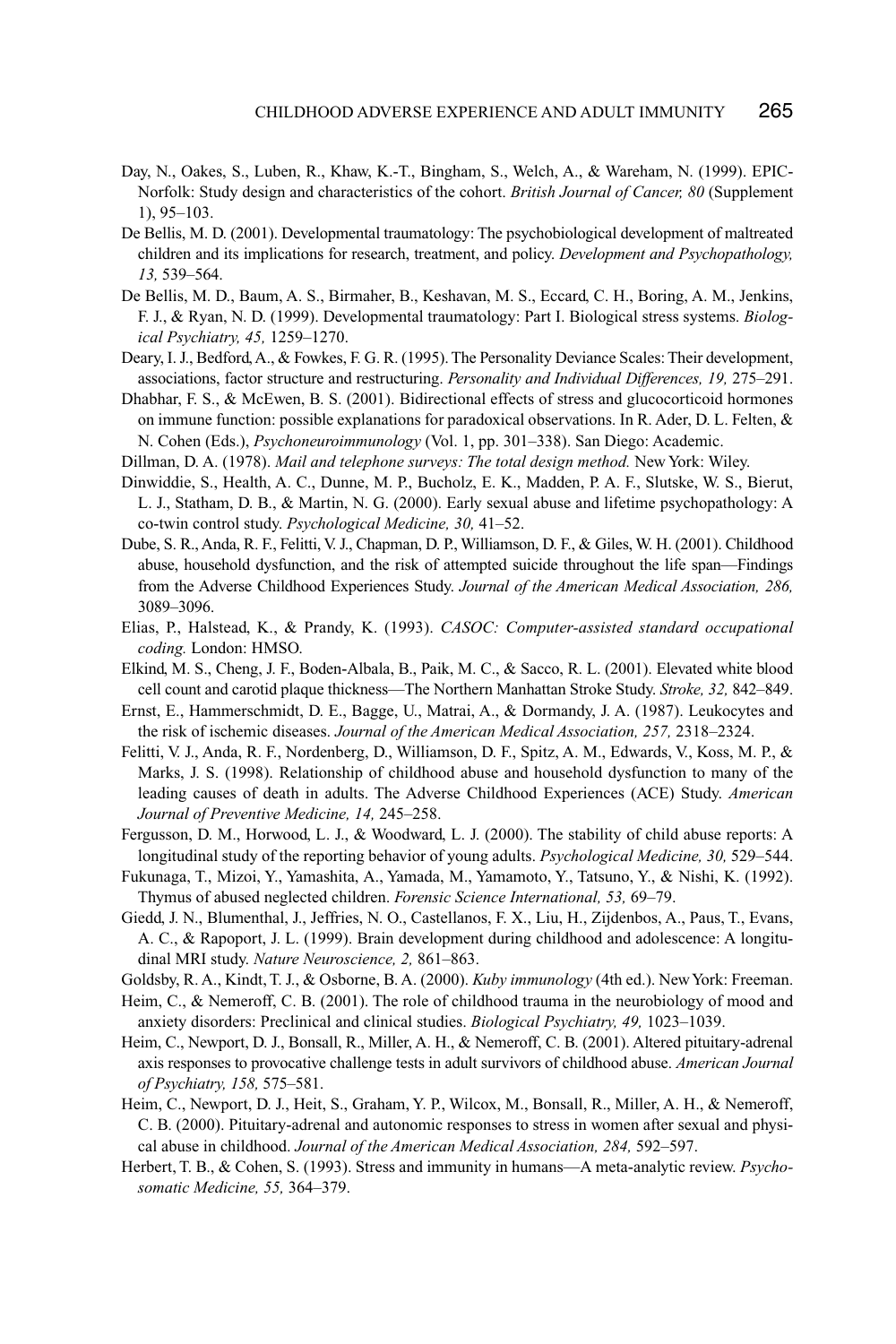- Hertzman, C. (1999). The biological embedding of early experience and its effects on health in adulthood. *Annals of the New York Academy of Sciences, 896,* 85–95.
- Hope, S., Power, C., & Rodgers, B. (1998). The relationship between parental separation in childhood and problem drinking in adulthood. *Addiction, 93,* 505–514.
- James, A. L., Knuiman, M. W., Divitini, M. L., Musk, A. W., & Ryan, G. (1999). Associations between white blood cell count, lung function, respiratory illness and mortality: The Busselton Health Study. *European Respiratory Journal, 13,* 1115–1119.
- Kannel, W. B., Anderson, K., & Wilson, P. W. F. (1992). White blood cell count and cardiovascular disease—insights from the Framingham Study. *Journal of the American Medical Association, 267,* 1253–1256.
- Keating, D. P., & Hertzman, C. (Eds.). (1999). *Developmental health and the wealth of nations*. London: Guildford.
- Kelly, S., Hertzman, C., & Daniels, M. (1997). Searching for the biological pathways between stress and health. *Annual Review of Public Health, 18,* 437–462.
- Kendler, K. S., Bulik, C. M., Silberg, J., Hettema, J. M., Myers, J., & Prescott, C. A. (2000). Childhood sexual abuse and adult psychiatric and substance use disorders in women—An epidemiological and cotwin control analysis. *Archives of General Psychiatry, 57,* 953–959.
- Kendler, K. S., Neale, M. C., Kessler, R. C., Heath, A. C., & Eaves, L. J. (1992). Childhood parental loss and adult psychopathology in women—A twin study perspective. *Archives of General Psychiatry, 49,* 109–116.
- Kendler, K. S., Neale, M. C., Prescott, C. A., Kessler, R. C., Heath, A. C., Corey, L. A., & Eaves, L. J. (1996). Childhood parental loss and alcoholism in women: A causal analysis using a twin-family design. *Psychological Medicine, 26,* 79–95.
- Kessler, R. C., Davis, C. G., & Kendler, K. S. (1997). Childhood adversity and adult psychiatric disorder in the US National Comorbidity Survey. *Psychological Medicine, 27,* 1101–1119.
- Kessler, R. C., McGonagle, K. A., Zhao, S. Y., Nelson, C. B., Hughes, M., Eshleman, S., Wittchen, H. U., & Kendler, K. S. (1994). Lifetime and 12-month prevalence of DSM-III-R psychiatric disorders in the United States—results from the National Comorbidity Survey. *Archives of General Psychiatry, 51,* 8–19.
- Khaw, K.-T., Bingham, S., Welch, A., Luben, R., Wareham, N., Oakes, S., & Day, N. (2001). Relation between plasma ascorbic acid and mortality in men and women in EPIC-Norfolk prospective study: A prospective population study. *Lancet, 357,* 657–663.
- Kuh, D., Power, C., Blane, D., & Bartley, M. (1997). Social pathways between childhood and adult health. In D. Kuh and Y. Ben-Shlomo (Eds.), *A life course approach to chronic disease epidemiology* (pp. 169–198). Oxford: Oxford University Press.
- Lee, C. D., Folsom, A. R., Nieto, F. J., Chambless, L. E., Shahar, E., & Wolfe, D. A. (2001). White blood cell count and incidence of coronary heart disease and ischemic stroke and mortality from cardiovascular disease in African American and white men and women. *American Journal of Epidemiology, 154,* 758–764.
- Lewis, M. H., Gluck, J. P., Petitto, J. M., Hensley, L. L., & Ozer, H. (2000). Early social deprivation in nonhuman primates: Long-term effects on survival and cell-mediated immunity. *Biological Psychiatry, 47,* 119–126.
- Liu, D., Diorio, J., Tannenbaum, B., Caldji, C., Francis, D., Freedman, A., Sharma, S., Pearson, D., Plotsky, P. M., & Meaney, M. J. (1997). Maternal care, hippocampal glucocorticoid receptors, and hypothalamic-pituitary-adrenal responses to stress. *Science, 277,* 1659–1662.
- MacMillan, H. L., Fleming, J. E., Streiner, D. L., Lin, E., Boyle, M. H., Jamieson, E., Duku, E. K., Walsh, C. A., Wong, M. Y. Y., & Beardslee, W. R. (2001). Childhood abuse and lifetime psychopathology in a community sample. *American Journal of Psychiatry, 158,* 1878–1883.
- Maughan, B., & Rutter, M. (1997). Retrospective reporting of childhood adversity. Issues in assessing long-term recall. *Journal of Personality Disorders, 11,* 19–33.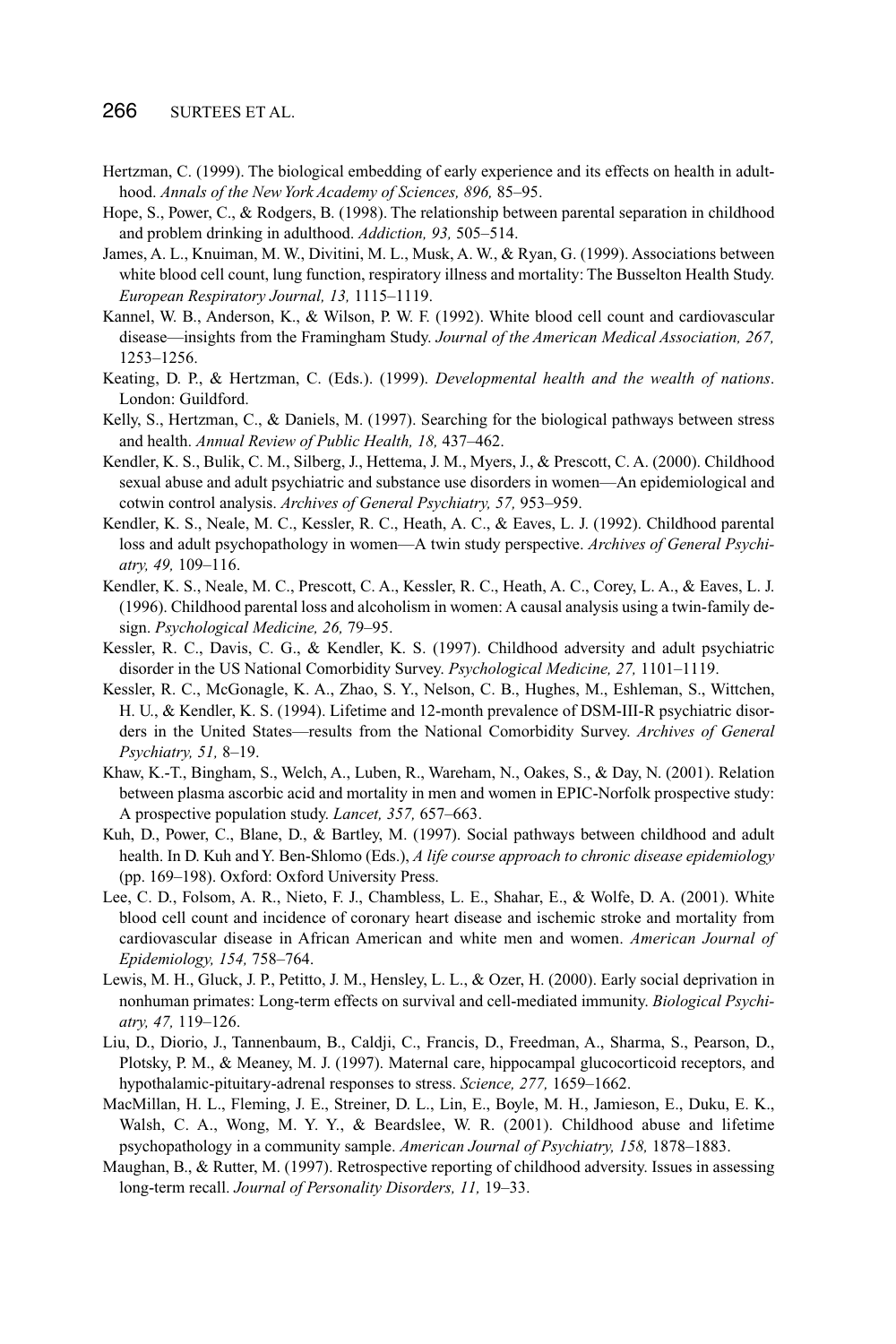- McCauley, J., Kern, D. E., Kolodner, K., Dill, L., Schroeder, A. F., DeChant, H. K., Ryden, J., Derogatis, L. R., & Bass, E. B. (1997). Clinical characteristics of women with a history of childhood abuse— Unhealed wounds. *Journal of the American Medical Association, 277,* 1362–1368.
- McEwen, B. S. (2001). Neurobiology of interpreting and responding to stressful events: Paradigmatic role of the hippocampus. In B. S. McEwen (Ed.), *Handbook of physiology section 7* (Vol. 4, pp. 155–178). New York: Oxford University Press.
- Molnar, B. E., Berkman, L. F., & Buka, S. L. (2001a). Psychopathology, childhood sexual abuse and other childhood adversities: Relative links to subsequent suicidal behavior in the U.S. *Psychological Medicine, 31,* 965–977.
- Molnar, B. E., Buka, S. L., & Kessler, R. C. (2001b). Child sexual abuse and subsequent psychopathology: Results from the National Comorbidity Survey. *American Journal of Public Health, 91,* 753–760.
- Mullen, P. E., King, N. J., & Tonge, B. J. (2000). Child sexual abuse: An overview. *Behavior Change, 17,* 2–14.
- Mullen, P. E., Martin, J. L., Anderson, J. C., Romans, S. E., & Herbison, G. P. (1993). Childhood sexual abuse and mental health in adult life. *British Journal of Psychiatry, 163,* 721–732.
- Mullen, P. E., Martin, J. L., Anderson, J. C., Romans, S. E., & Herbison, G. P. (1996). The long-term impact of the physical, emotional, and sexual abuse of children: A community study. *Child Abuse and Neglect, 20,* 7–21.
- Nelson, E. C., Heath, A. C., Madden, P. A. F., Cooper, M. L., Dinwiddie, S. H., Bucholz, K. K., Glowinski, A., McLaughlin, T., Dunne, M. P., Statham, D. J., & Martin, N. G. (2002). Association between self-reported childhood sexual abuse and adverse psychosocial outcomes. Results from a twin study. *Archives of General Psychiatry, 59,* 139–145.
- Nieto, F. J., Szklo, M., Folsom, A. R., Rock, R., & Mercuri, M. (1992). Leukocyte count correlates in middle-aged adults—The Atherosclerosis Risk in Communities (ARIC) Study. *American Journal of Epidemiology, 136,* 525–537.
- Power, C., & Hertzman, C. (1997). Social and biological pathways linking early life and adult disease. *British Medical Bulletin, 53,* 210–221.
- Power, C., & Hertzman, C. (1999). Health, well-being, and coping skills. In D. P. Keating and C. Hertzman (Eds.), *Developmental health and the wealth of nations: Social, biological, and educational dynamics* (pp. 41–54). London: Guildford.
- Power, C., & Matthews, S. (1998). Accumulation of health risks across social groups in a national longitudinal study. In S. S. Strickland & P. S. Shetty (Eds.), *Human biology and social inequality. 39th symposium volume of the society for the study of human biology* (pp. 36–57). Cambridge: Cambridge University Press.
- Power, C., Matthews, S., & Manor, O. (1998). Inequalities in self-rated health: Explanations from different stages of life. *Lancet, 351,* 1009–1014.
- Putnam, F. W., & Trickett, P. K. (1997). Psychobiological effects of sexual abuse—A longitudinal study. *Annals of the New York Academy of Sciences, 821,* 150–159.
- Quanjer, P. H., Tammeling, G. J., Cotes, J. E., Pedersen, O. F., Peslin, R., & Yernault, J. C. (1993). Lung volumes and forced ventilatory flows. Report working party standardization of lung function tests European Community for Steel and Coal. Official statement of the European Respiratory Society. *European Respiratory Journal, 6*(Suppl. 16), 5–40.
- Romans, S. E., Martin, J. L., Anderson, J. C., Oshea, M. L., & Mullen, P. E. (1995). Factors that mediate between child sexual abuse and adult psychological outcome. *Psychological Medicine, 25,* 127–142.
- Ross, R. (1999). Atherosclerosis—An inflammatory disease. *New England Journal of Medicine, 340,* 115–126.
- Rossi, A. S. (2001). Developmental roots of adult social responsibility. In A. S. Rossi (Ed.), *Caring and doing for others: social responsibility in the domains of family, work, and community* (pp. 227–320). Chicago: The University of Chicago Press.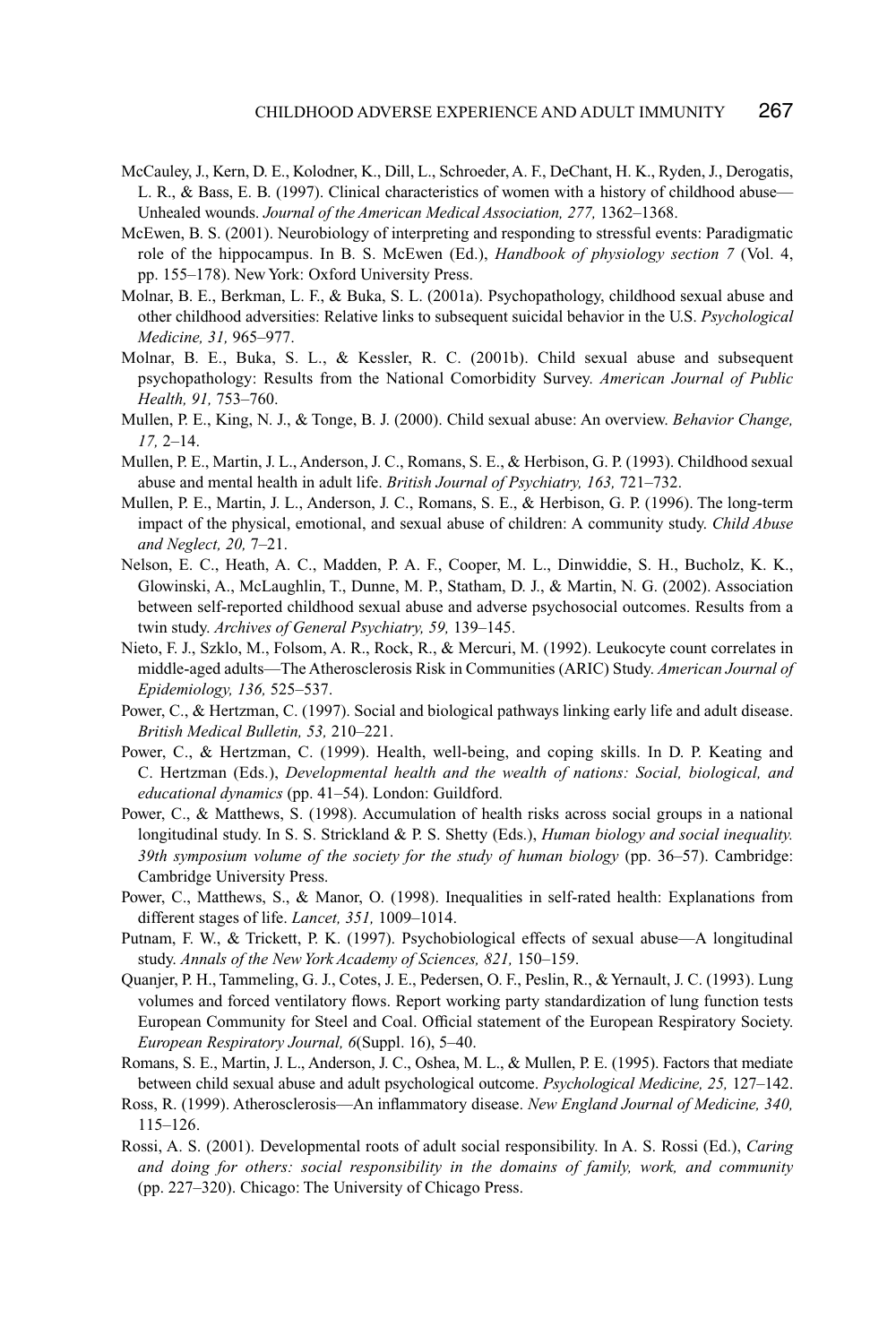- Sanchez, M. M., Ladd, C. O., & Plotsky, P. M. (2001). Early adverse experience as a developmental risk factor for later psychopathology: Evidence from rodent and primate models. *Development and Psychopathology, 13,* 419–449.
- Sapolsky, R. M. (1997). The importance of a well-groomed child. *Science, 277,* 1620–1621.
- Schwartz, J., & Weiss, S. T. (1991). Host and environmental factors influencing the peripheral blood leukocyte count. *American Journal of Epidemiology, 134,* 1402–1409.
- Sothern, R. B., & Roitman-Johnson, B. (2001). Biological rhythms and immune function. In R. Ader, D. L. Felten & N. Cohen (Eds.), *Psychoneuroimmunology* (3rd ed., Vol. 1, pp. 445–479). San Diego: Academic.
- Spencer, R. L., Kalman, B. A., & Dhabhar, F. S. (2001). Role of endogenous glucocorticoids in immune system function: regulation and counterregulation. In B. S. McEwen (Ed.), *Handbook of physiology section 7* (Vol. 4, pp. 381–423). New York: Oxford University Press.
- Surtees, P., & Wainwright, N. (2000). The timing of lives. Loss events over the life course and the onset of depression. In T. Harris (Ed.), *Where inner and outer worlds meet. Psychosocial research in the tradition of George W. Brown* (pp. 171–194). London: Routledge.
- Surtees, P. G., Wainwright, N. W. J., & Brayne, C. (2000). Psychosocial aetiology of chronic disease: A pragmatic approach to the assessment of lifetime affective morbidity in an EPIC component study. *Journal of Epidemiology and Community Health, 54,* 114–122.
- Surtees, P. G., Wainwright, N. W. J., Khaw, K.-T., Luben, R. L., Brayne, C., & Day, N. (in press). Inflammatory dispositions: A population-based study of the association between hostility and peripheral leukocyte counts. *Personality and Individual Differences*.
- Sweetnam, P. M., Thomas, H. F., Yarnell, J. W. G., Baker, I. A., & Elwood, P. C. (1997). Total and differential leukocyte counts as predictors of ischemic heart disease: The Caerphilly and Speedwell studies. *American Journal of Epidemiology, 145,* 416–421.
- Vuilleumier, J. P., & Keck, E. (1989). Fluorometric assay of vitamin C in biological materials using a centrifugal analyser with fluorescence attachment. *Journal of Micronutrient Analysis, 5,* 25–34.
- Wainwright, N. W. J., & Surtees, P. G. (2002). Childhood adversity, gender and depression over the life-course. *Journal of Affective Disorders, 72,* 33–44.
- Walker, E., Gelfand, A., Katon, W. J., Koss, M. P., Von Korff, M., Bernstein, D., & Russo, J. (1999). Adult health status of women with histories of childhood abuse and neglect. *American Journal of Medicine, 107,* 332–339.
- Weiss, S. T., Segal, M. R., Sparrow, D., & Wager, C. (1995). Relation of  $FEV<sub>1</sub>$  and peripheral blood leukocyte count to total mortality: The Normative Aging Study. *American Journal of Epidemiology, 142,* 493–498.
- Wong, M. Y., Day, N. E., Bashir, S. A., & Duffy, S. W. (1999a). Measurement error in epidemiology: The design of validation studies I: Univariate situation. *Statistics in Medicine, 18,* 2815–2829.
- Zorrilla, E. P., Luborsky, L., McKay, J. R., Rosenthal, R., Houldin, A., Tax, A., McCorkle, R., Seligman, D. A., & Schmidt, K. (2001). The relationship of depression and stressors to immunological assays: A meta-analytic review. *Brain Behavior and Immunity, 15,* 199–226.